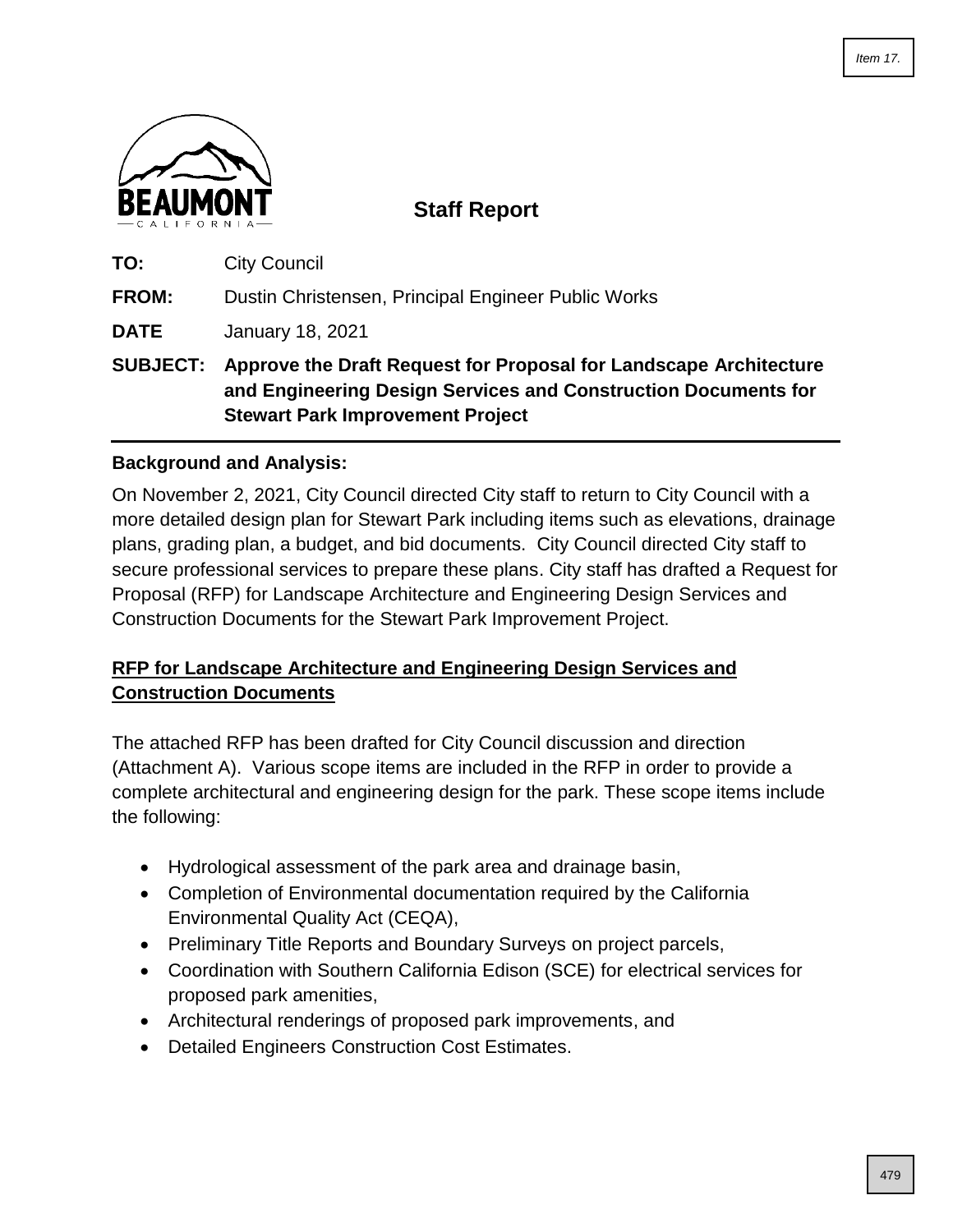The attached RFP includes the preparation of detailed construction bid documents including construction drawings and specifications. The proposed construction drawings will include the following:

- Grading plans and elevations,
- Drainage plans,
- Erosion control plans,
- Architectural design plans,
- Landscape planting and irrigation plans, and
- Lighting and electrical plans.

After advertisement of the RFP and receipt of proposals the selected firm and price will be presented to the City Council for award and timeline of work. The preliminary timeline for advertisement and award as provided below:

| Event                                                  | <b>Date</b>                    |
|--------------------------------------------------------|--------------------------------|
| RFP Issued                                             | January 19, 2022               |
| Questions submitted on Public Purchase deadline        | February 02, 2022 @ 11:00 a.m. |
| Answers to Questions on Public Purchase will be posted | February 11, 2022              |
| Proposals Due                                          | February 23, 2022 @ 11:00 a.m. |
| Interviews (if required)                               | March $1 - 4$ , 2022           |
| <b>Award Date</b>                                      | March 15, 2022                 |

City staff will work closely with the chosen consultant to successfully complete the project design. Upon completion of the design, the City will advertise the bid documents for construction.

### **Fiscal Impact:**

The cost to prepare this staff report is approximately \$500.

### **Recommended Action:**

Approve the draft Request for Proposals for Landscape Architecture and Engineering Design Services and Construction Documents for Stewart Park Improvement Project and direct City staff to publish the document on PublicPurchase.com.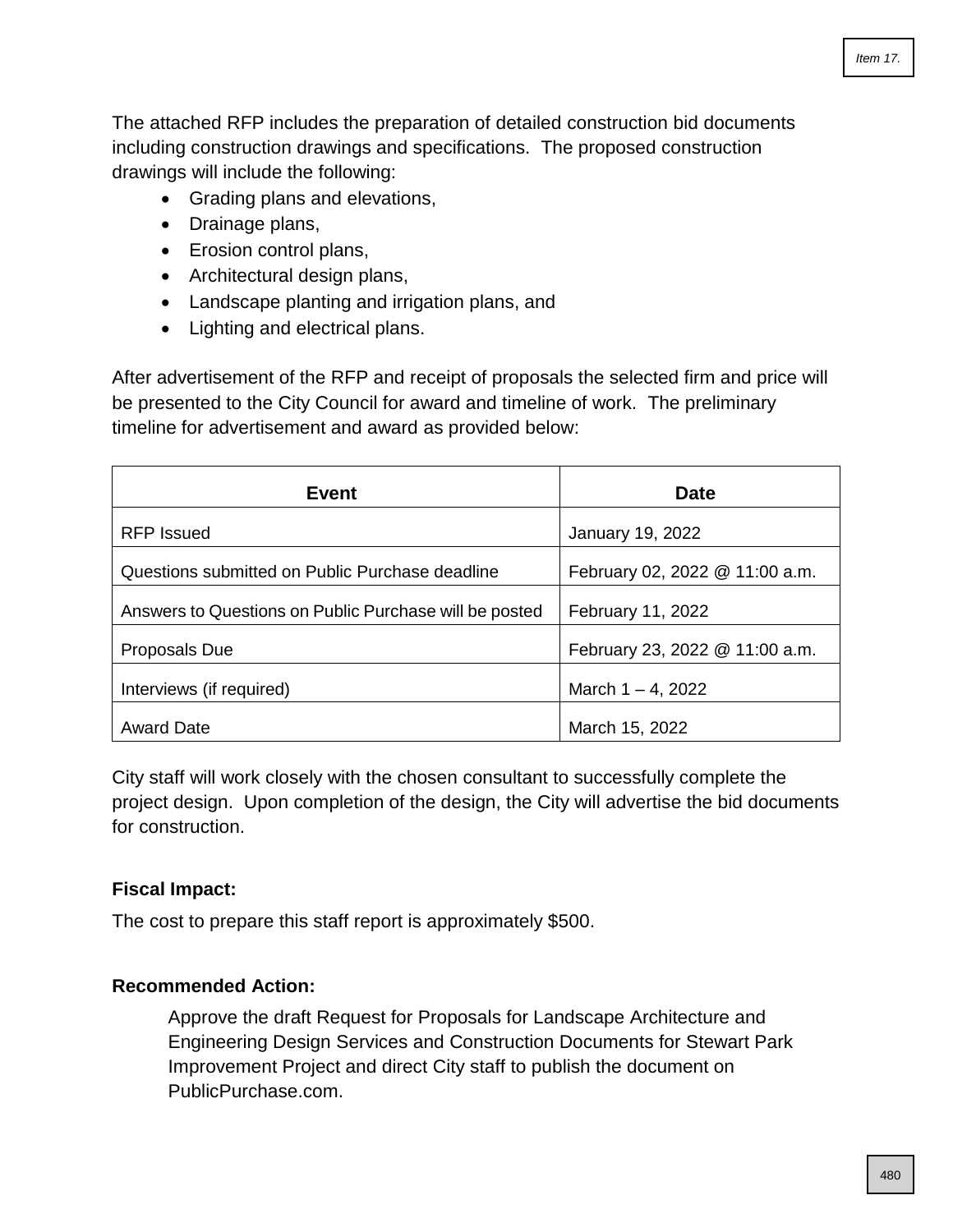### **Attachments:**

A. Request for Proposals for Professional Landscape Architecture and Engineering Design Services and Construction Documents for Stewart Park Improvement Project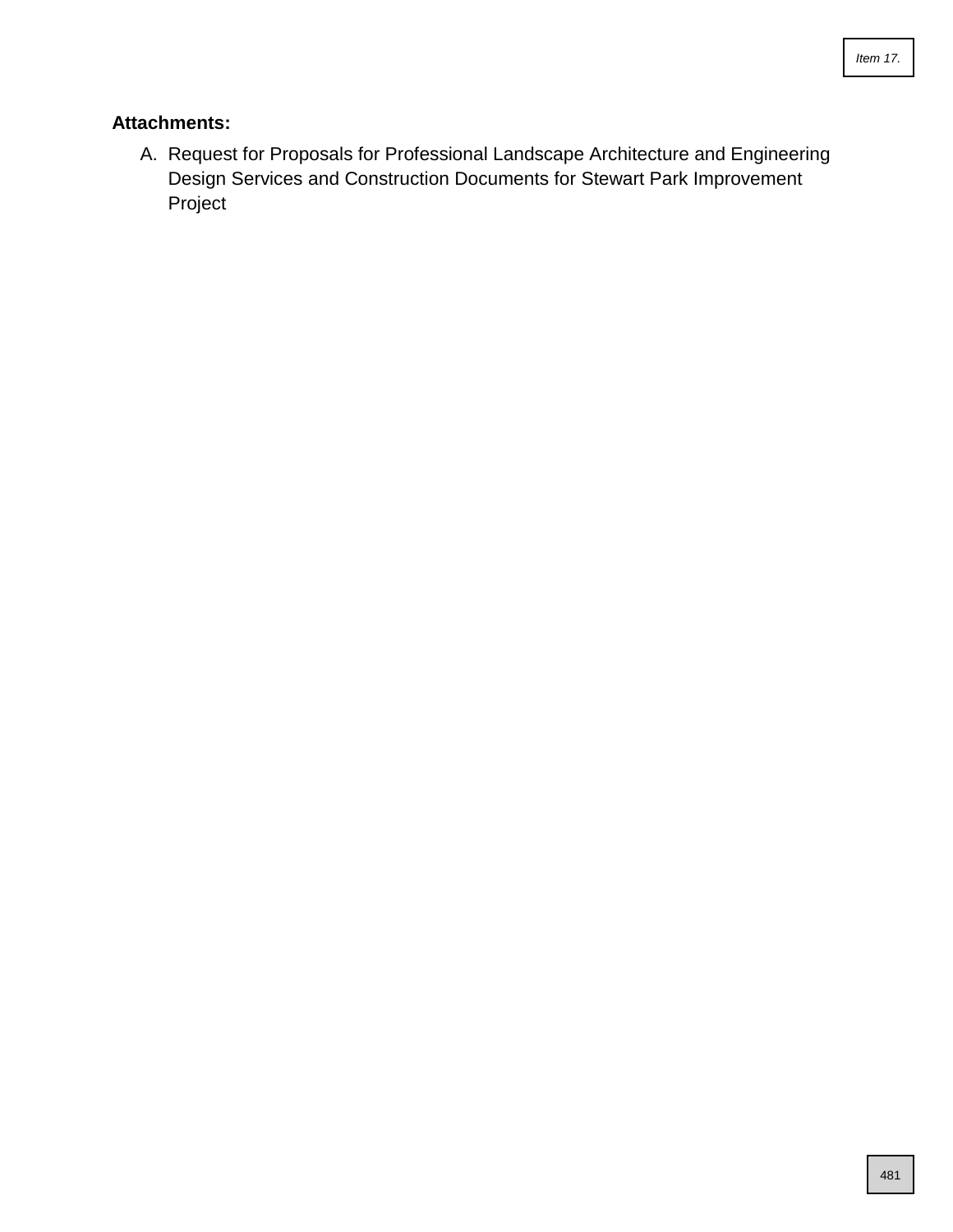Item 17.



**Website**: www.beaumontca.gov

**Address:** Beaumont, CA 92223

> **Phone:** 951.769.8530

Request for Proposals Professional Landscape Architecture and Engineering Design Services and Construction Documents for Stewart Park Improvement Project

**Questions Due By:**

 $11:00$  a.m. February 02, 2022

### **Proposals Due By**:

11:00 a.m. February 23, 2022

### **Contacts**:

Kristine Day Assistant City Manager [kday@beaumontca.gov](mailto:kday@beaumontca.gov)

Doug Story Assistant Director Parks & Rec [dstory@beaumontca.gov](mailto:dstory@beaumontca.gov)

Dustin Christensen Principal Engineer Public Works [dchristensen@beaumontca.gov](mailto:dchristensen@beaumontca.gov)

### **RFP Available**:

[www.publicpurchase.com](http://www.publicpurchase.com/) or <https://www.beaumontca.gov/949/Bids-and-RFPs>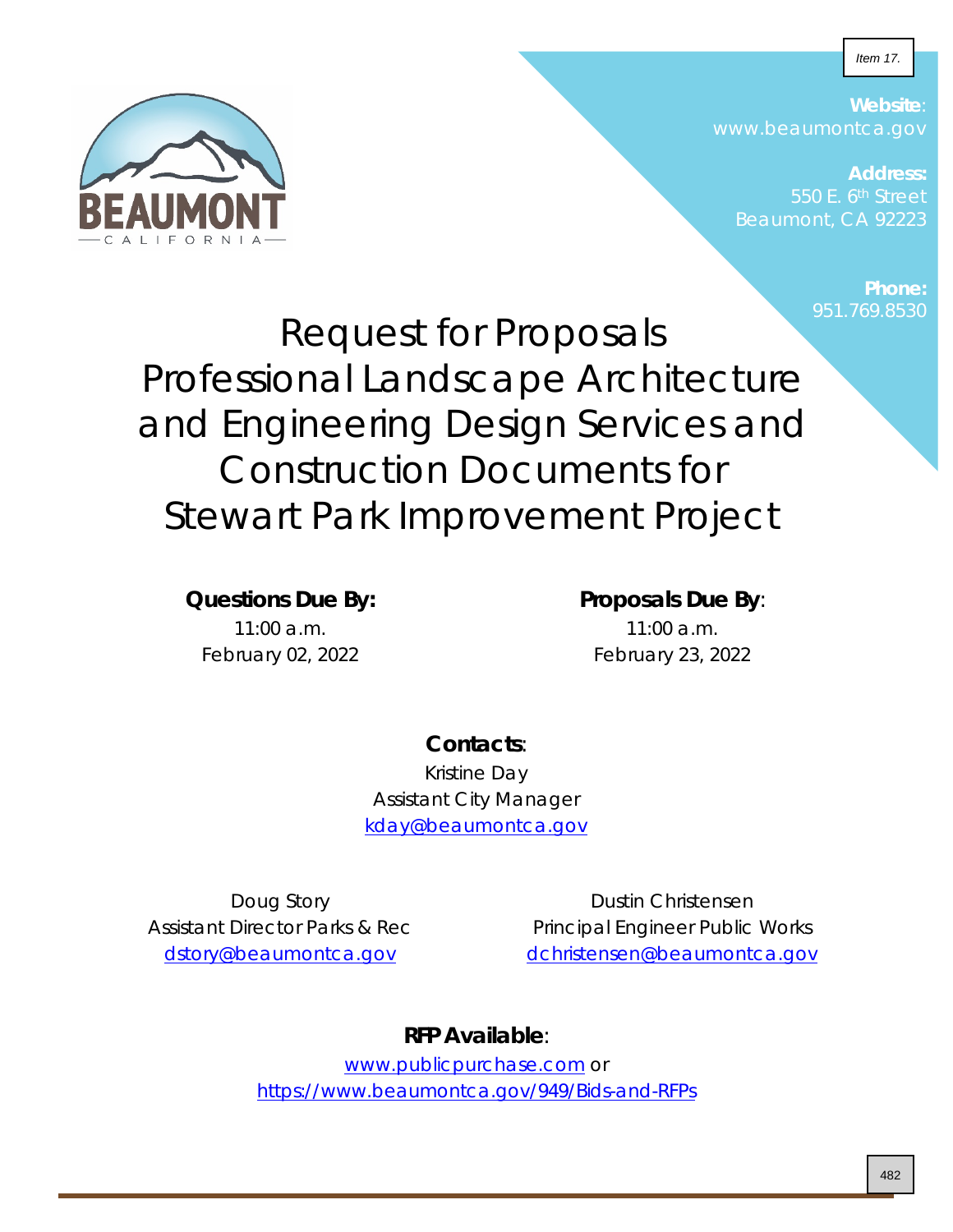

**Landscape Architecture and Engineering Design Services and Construction Documents for Stewart Park Improvement Project** Item 17.

## **INTRODUCTION**

The City of Beaumont (City) is requesting written responses to this REQUEST FOR PROPOSAL (RFP) for selection of a qualified firm (Consultant) to provide Professional Landscape Architecture and Engineering Design services and Construction Documents solely for the interest of the City.

This RFP is for professional landscape architecture and engineering design of various new park amenities and improvements to existing park amenities at Stewart Park, including the following:

- A new splash pad
- Concrete walking trails throughout the length of the park
- Picnic pavilions throughout the park
- New playground equipment with shade structures
- A new bandshell
- A gaga ball courts
- Upgraded skate park
- New parking facilities
- Connection of the park across Ninth and Tenth Streets
- Landscaping and lighting improvements throughout the park
- Incorporate Existing Drainage into the Park Layout

The existing park is located between Eighth and Eleventh Streets and Orange and Maple Avenues. The pool facility and park pavilion have been demolished. The northern most section of park between  $10<sup>th</sup>$  and  $11<sup>th</sup>$  streets is a flood control basin originally constructed by the Riverside County Flood Control and Water Conservation District (RCFC&WCD). The City owns the property and maintains the basin according to the agreement established when it was constructed (agreement provided for reference). A hydrological assessment of the existing drainage will be incorporated into all aspects of the park layout and design.



All services provided by the Consultant shall be performed by individuals who meet the qualifications, education, and certification/licensing requirements for the position. The successful Consultant shall also have the resources to provide cost effective and timely services, including providing customer service to the City.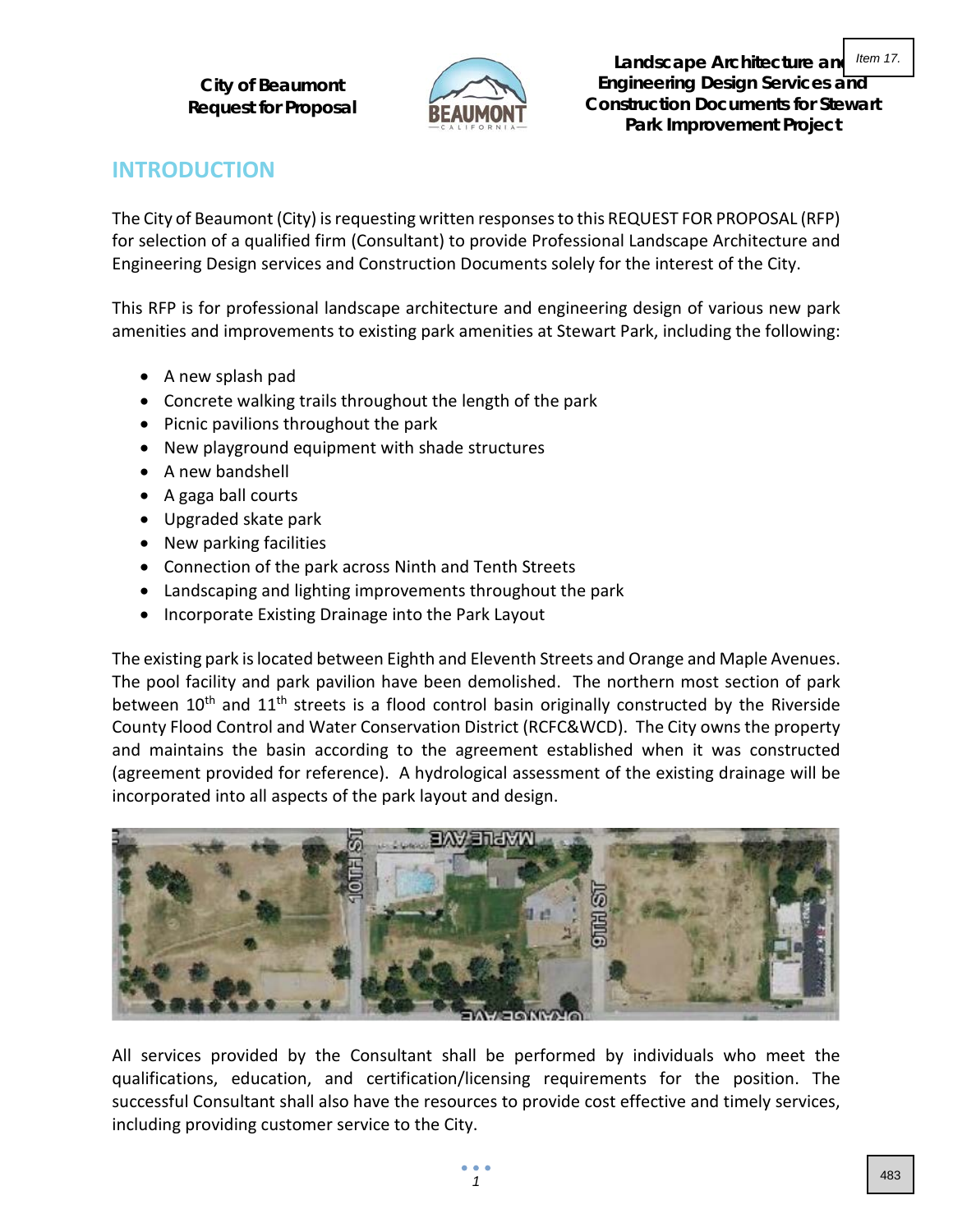

**Landscape Architecture and Engineering Design Services and Construction Documents for Stewart Park Improvement Project** Item 17.

Qualified firms that submit a proposal will be evaluated in accordance with the requirement defined within this RFP. Upon successful negotiations with the City, the selected firm will provide professional landscape architecture and engineering design services for the Stewart Park Improvement Project as described in the scope of this RFP.

### **BACKGROUND**

The City of Beaumont was incorporated in November 1912. The city is in the western portion of Riverside County and is bounded on the west by Calimesa and unincorporated areas, on the north by the unincorporated County areas (Cherry Valley), on the south by unincorporated County areas and the City of San Jacinto, and on the east by the City of Banning. The land area within the City's boundaries is approximately 26 square miles.

At the center of the historic area of the City of Beaumont is Stewart Park, home to the annual Cherry Festival and Freedom Festival. Stewart Park expands three city blocks and is located between Eighth and Eleventh Streets between Orange and Maple Avenues. The Cherry Festival is a four-day event that draws thousands of park patrons each year in June, and includes a carnival, food booths, games, live entertainment, and a beer garden. The Freedom Festival is a one-day event with live music, food vendors, kids' activities, and a fireworks display.

The top two portions of the park between Ninth Street and Eleventh Street act as detention basins during rain events. The City recently approved a continuous park concept by vacating Tenth Street which historically divided Stewart Park. The street areas of Ninth and Tenth Streets are planned to be included in a continuous park space. The conceptual plan for Stewart park can be found on the City's website and is attached to this RFP for reference.

## **SCOPE OF SERVICES**

The Scope of Services for the Stewart Park Improvement Project is attached as Exhibit A.

## **ADDITIONAL RESPONSIBILITIES**

The Consultant shall be responsible for completing the specified services in accordance with the City's Professional Services Agreement by Independent Contractor, a sample of which is attached (Exhibit B).

### **TERM**

The term of the agreement shall be determined upon need of services and consistent with the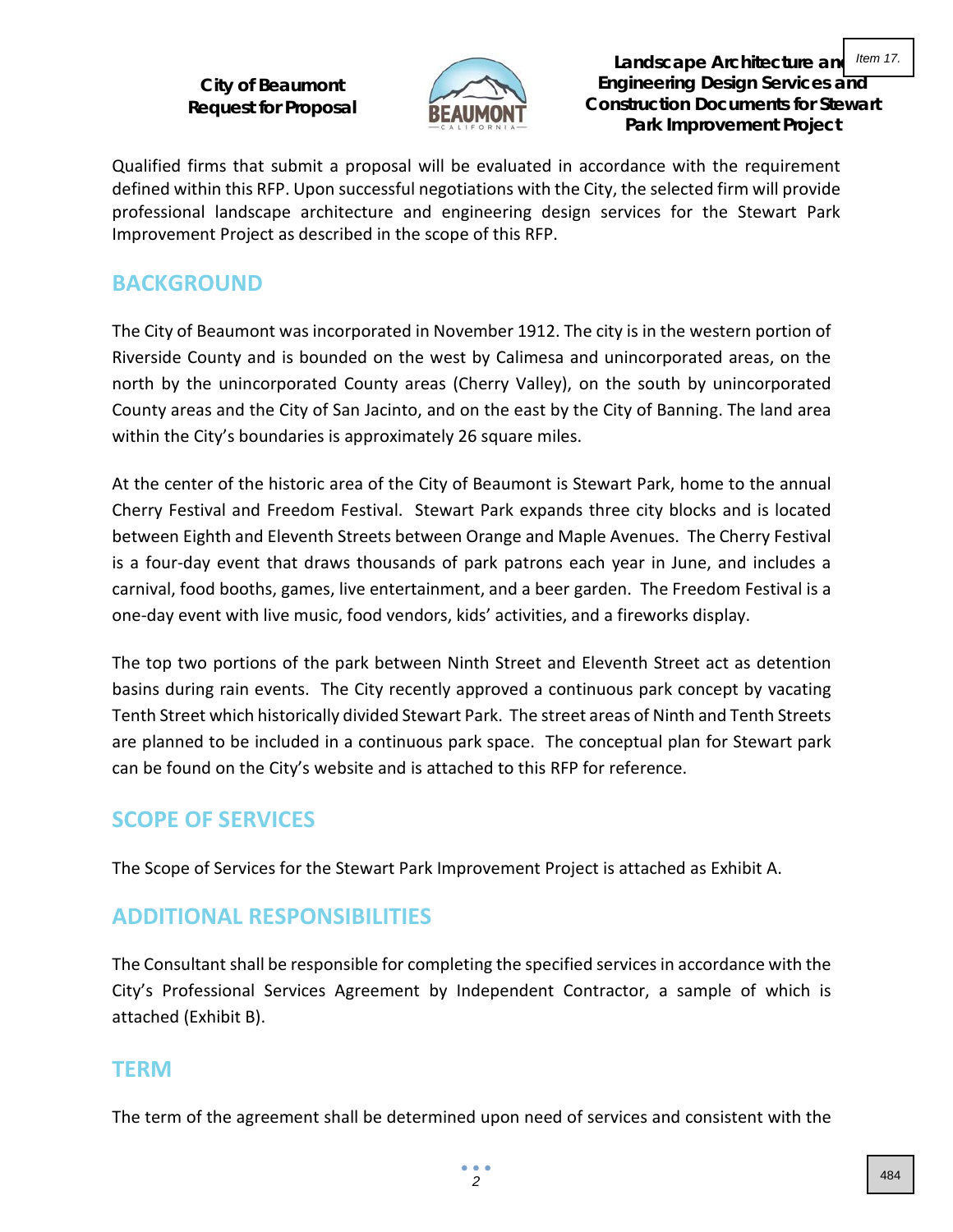

**Landscape Architecture and Engineering Design Services and Construction Documents for Stewart Park Improvement Project**

City's policies. The initial period of the contract is for the duration of the project or three years, with two one-year extensions as approved by City Council, subject to agreement terms and the Beaumont Municipal Code.

## **PROPOSAL REQUIREMENTS**

The proposal shall clearly address all the information requested herein. To achieve a uniform review process and obtain the maximum degree of comparability, it is required that proposals be organized and contain all information as specified below:

- A. Cover Letter: Maximum of two (2) pages serving as an Executive Summary, which shall include an understanding of the Scope of Services. The RFP shall be transmitted with a cover letter that must be signed by an official authorized to bind the Consultant contractually. The letter accompanying the RFP shall also provide the name, title, address, and telephone number of individuals with the authority to negotiate and contractually bind the Consultant. The cover letter constitutes certification by the Consultant, under penalty of perjury, that the Consultant complies with nondiscrimination requirements of the State and Federal Government. An unsigned proposal or one signed by an individual unauthorized to bind the Consultant may be rejected.
- B. Introduction/Information: Introduction of the service proposal, including a statement of understanding for the types of services proposed. Provide a discussion on how the objectives of the Scope of Services will be accomplished. Provide the name of the firm submitting the proposal, its mailing address, telephone number, and the name of the individual to contact if further information is required. Any participating firms and proposed sub-Consultants shall be identified and included in the proposal (all sub-Consultants must be approved by City prior to signing the agreement with City).
- C. Approach: Provide the firm's approach to delivering the scope of services. Include a description of the firm's approach to communicating effectively with City staff and officials, other jurisdictional stakeholders, and the public, to facilitate successful delivery of assigned tasks.
- D. Firm Profile: Provide a description of the firm, including number of professional personnel, years in business, office location(s), organizational structure (e.g., corporation, partnership, sole practitioner, etc.), areas of expertise, and relevant experience. Include any other information which should be considered, such as any special services or customer service philosophy which define your firm's practice.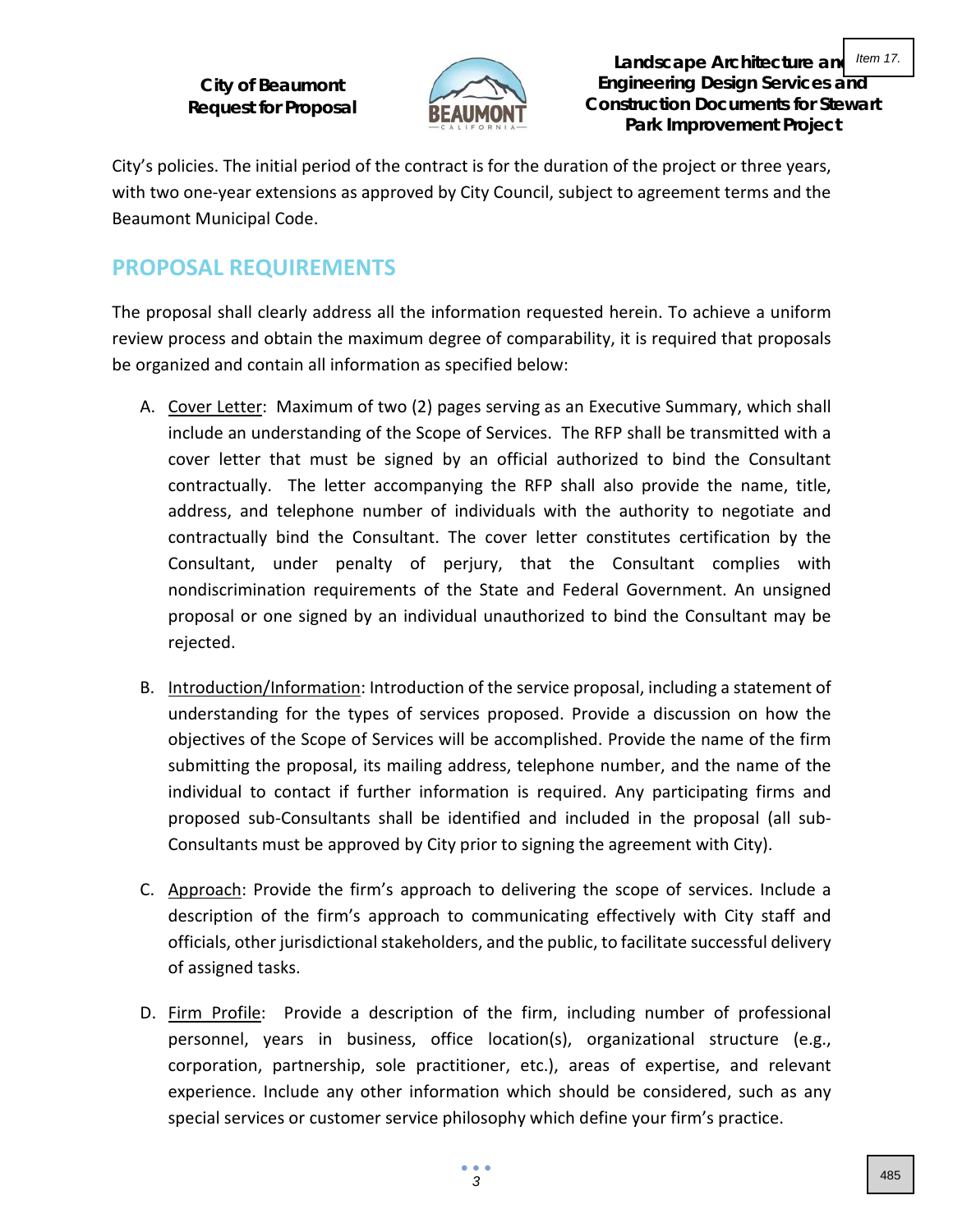

- E. Location: Location of principal office that will be responsible for the implementation of this contract.
- F. Organization, Key Personnel, and Resumes: Provide an organization chart and a summary description of the key personnel who will be involved in this project, their roles and responsibilities, and their experience in similar past projects. The proposal must name a project manager. In addition to this summary, full resumes should be provided.
- G. Project Experiences: Provide a list of at least three projects related to the scope of the work within the last five years.
- H. References: Three to five references to include: name, address, contact person and phone number of the company, length of time services were provided, and a description of the services provided.
- I. Scope of Services: Provide a description of the tasks, sub-tasks, and deliverables that will be provided. The Scope of Services should include a detailed description of all work described in Exhibit A, as well as any additional work items identified by the Consultant as necessary to the completion of the project design. The Scope of Services should be presented in a logical format that can be easily attached to the Professional Services Agreement (Exhibit B).
- J. Project Schedule: Create a detailed timeline for the tasks outlined in the Scope of Services.
- K. Cost Proposal: The cost proposal (including hourly rate) shall be submitted in a separate sealed envelope. This should include a fee schedule, a not-to-exceed fee estimate broken down and itemized based on the Scope of Services, and hourly billable costs for the itemized Scope of Services. All hourly fee schedules should be based on the consultant's current fee schedule rates. Rates shall be fixed for the duration of the project. The costs proposal shall clearly identify the estimated man-hours by classification and expenses required for each task, separated by team members, including all sub-consultants and contractors required to complete the Scope of Services.
- L. Additional Information: Any other information which should be considered, such as any special services or customer service philosophy which define your firm's practice.
- M. Insurances: The selected Consultant will be required to provide insurance certificates as listed in draft copy of "Professional Services Agreement" (Exhibit B). Consultant should refer specifically to the draft agreement, Section 6 and 7, for specific language, amounts,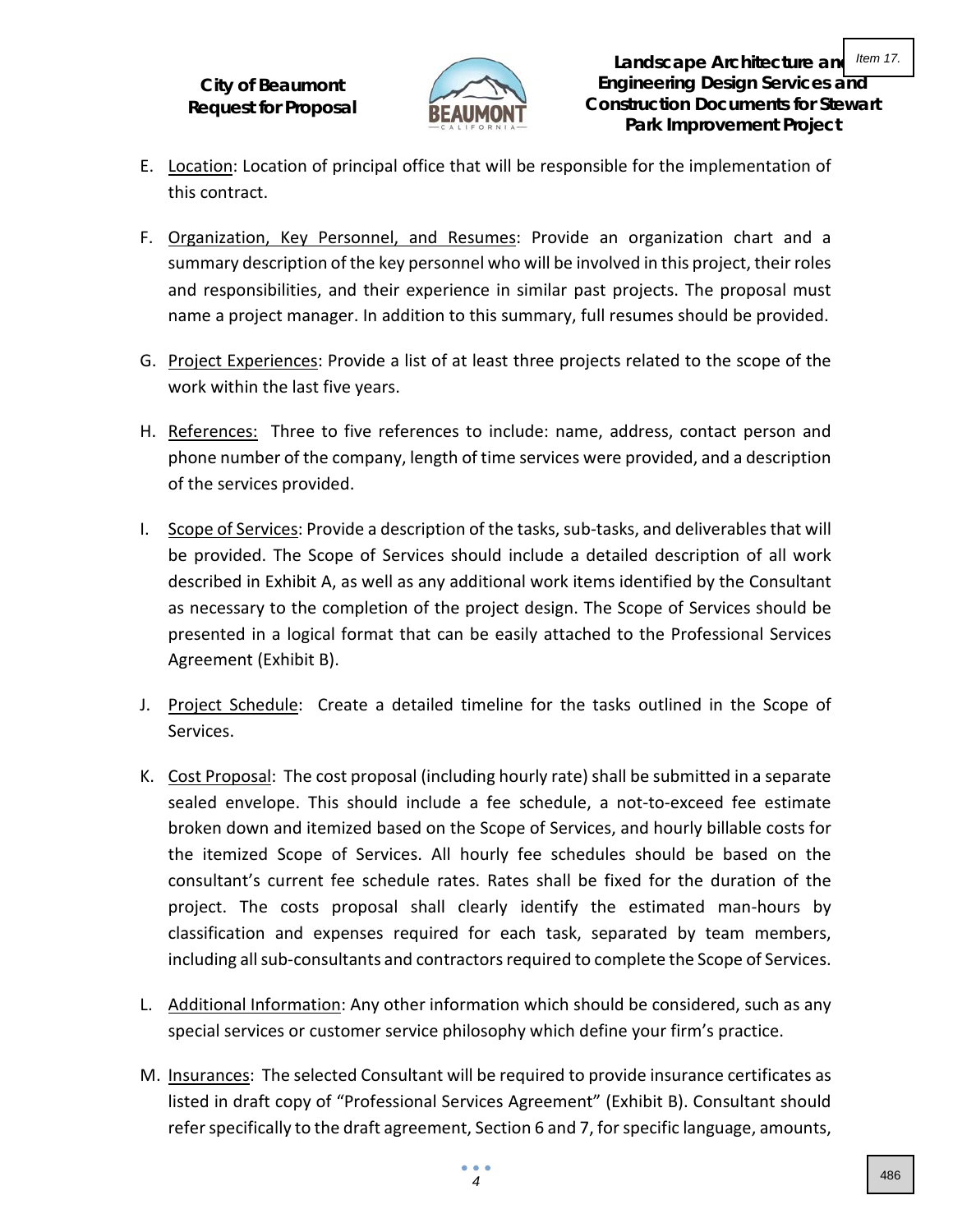

**Landscape Architecture and Engineering Design Services and Construction Documents for Stewart Park Improvement Project** Item 17.

and information.

### **SUBMITTAL**

Five (5) bound copies, one (1) unbound copy and one (1) color digital PDF copy of the proposal must be submitted no later than **11:00 a.m., February 23, 2022. The cost proposal shall be submitted in a separate sealed envelope.** Postmarks and faxes are not acceptable. Proposal must be titled "Landscape Architecture and Engineering Design Services and Construction Documents for Stewart Park Improvement Project." Request for Clarifications (RFCs) or questions regarding this RFP shall be directed in writing to:

> Dustin Christensen Principal Engineer Public Works [dchristensen@beaumontca.gov](mailto:dchristensen@beaumontca.gov)

No RFC or questions will be accepted after 11:00 a.m. on February 02, 2022. All RFC responses will be posted on PublicPurchase.com by February 11, 2022.

No postmarked proposals will be accepted. Once submitted, proposals, including the composition of the consulting staff, cannot be altered without prior written consent of the City.

All costs associated with the preparation of any proposal shall be the sole responsibility of the proposer. Each proposal shall be limited to a maximum of 20 pages single spaced (not including resumes or addenda), using a minimum 12-point font size.

# **SCHEDULE**

The City's tentative schedule for the proposal and selection are as follows:

| Event                                                  | Date                           |
|--------------------------------------------------------|--------------------------------|
| <b>RFP Issued</b>                                      | January 19, 2022               |
| Questions submitted on Public Purchase deadline        | February 02, 2022 @ 11:00 a.m. |
| Answers to Questions on Public Purchase will be posted | February 11, 2022              |
| Proposals Due                                          | February 23, 2022 @ 11:00 a.m. |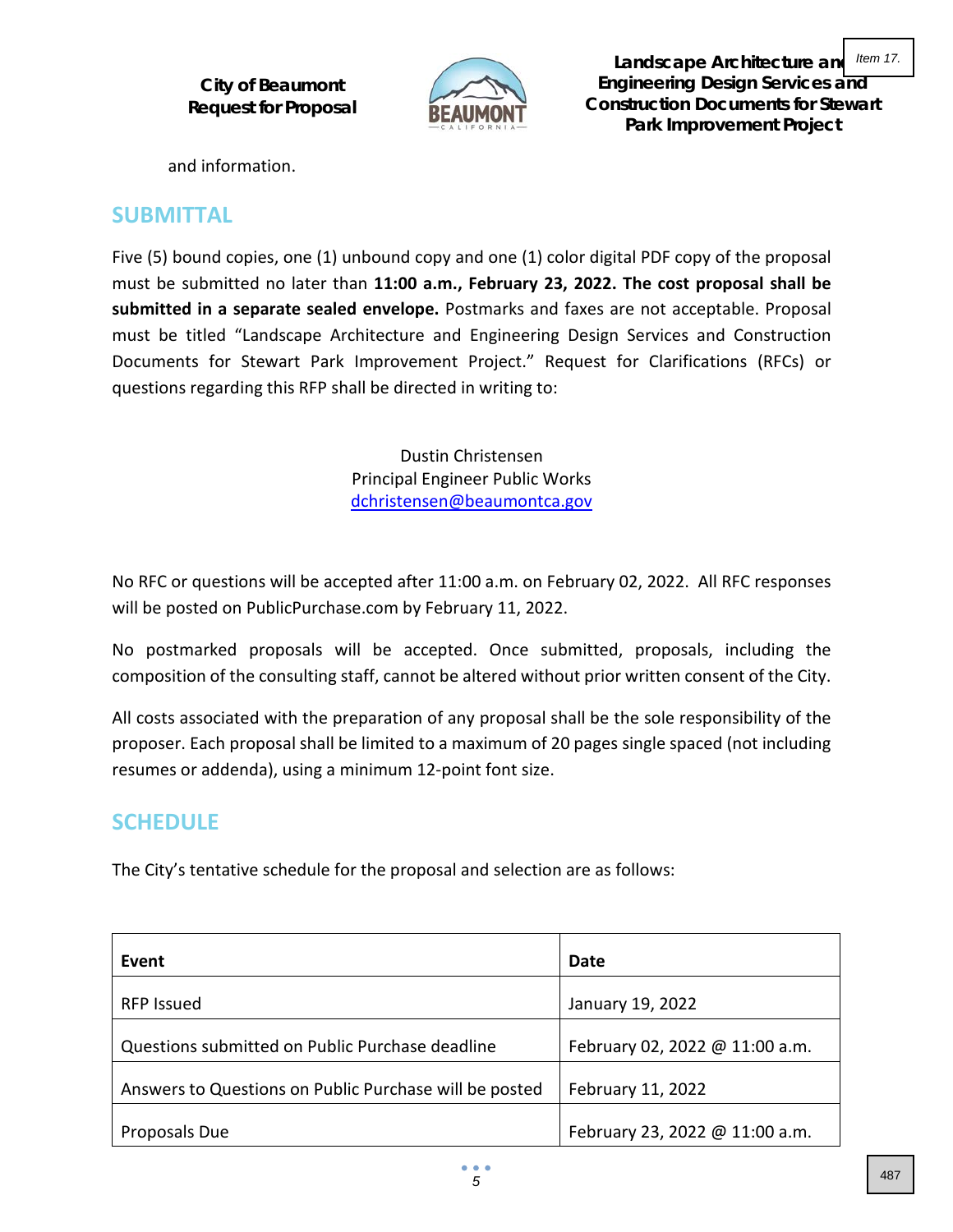

**Landscape Architecture and Engineering Design Services and Construction Documents for Stewart Park Improvement Project** Item 17.

| Interviews (if required) | March $1 - 4$ , 2022 |
|--------------------------|----------------------|
| Award Date               | March 15, 2022       |

## **CONFIDENTIALITY**

Prior to the proposal submittal deadline, all proposals will be designated confidential to the extent permitted by the California Public Records Act. After the proposal submittal deadline, all responses will be regarded as public record and will be subject to review by the public. Any language purported to render confidential all or portions of the proposals will be regarded as non-effective and will be disregarded.

## **AMENDMENTS TO REQUEST FOR PROPOSALS**

The City reserves the right to amend the RFP by addendum prior to the final proposal submittal date. Addenda will be posted on PublicPurchase.com.

## **NON-COMMITMENT TO CITY**

The City reserves the right to reject any and all proposals and to waive informalities and minor irregularities in any proposal reviewed. The City may reject any proposal that does not conform to the instructions provided in this RFP. Additionally, the City reserves the right to negotiate all final terms and conditions of any proposal received before entering final contract.

## **CONFLICT OF INTEREST**

The Consultant shall disclose any personal or professional financial, business, or other relationships with the City that may have an impact on the outcome of this contract or any resulting project. The Consultant shall also list current clients who may have a financial interest in the outcome of this contract.

## **PROPOSAL EVALUATION/SELECTION**

The City intends to engage the most qualified Consultant available that demonstrates a thorough understanding of the City's needs. City staff will use the following criteria to evaluate the proposals: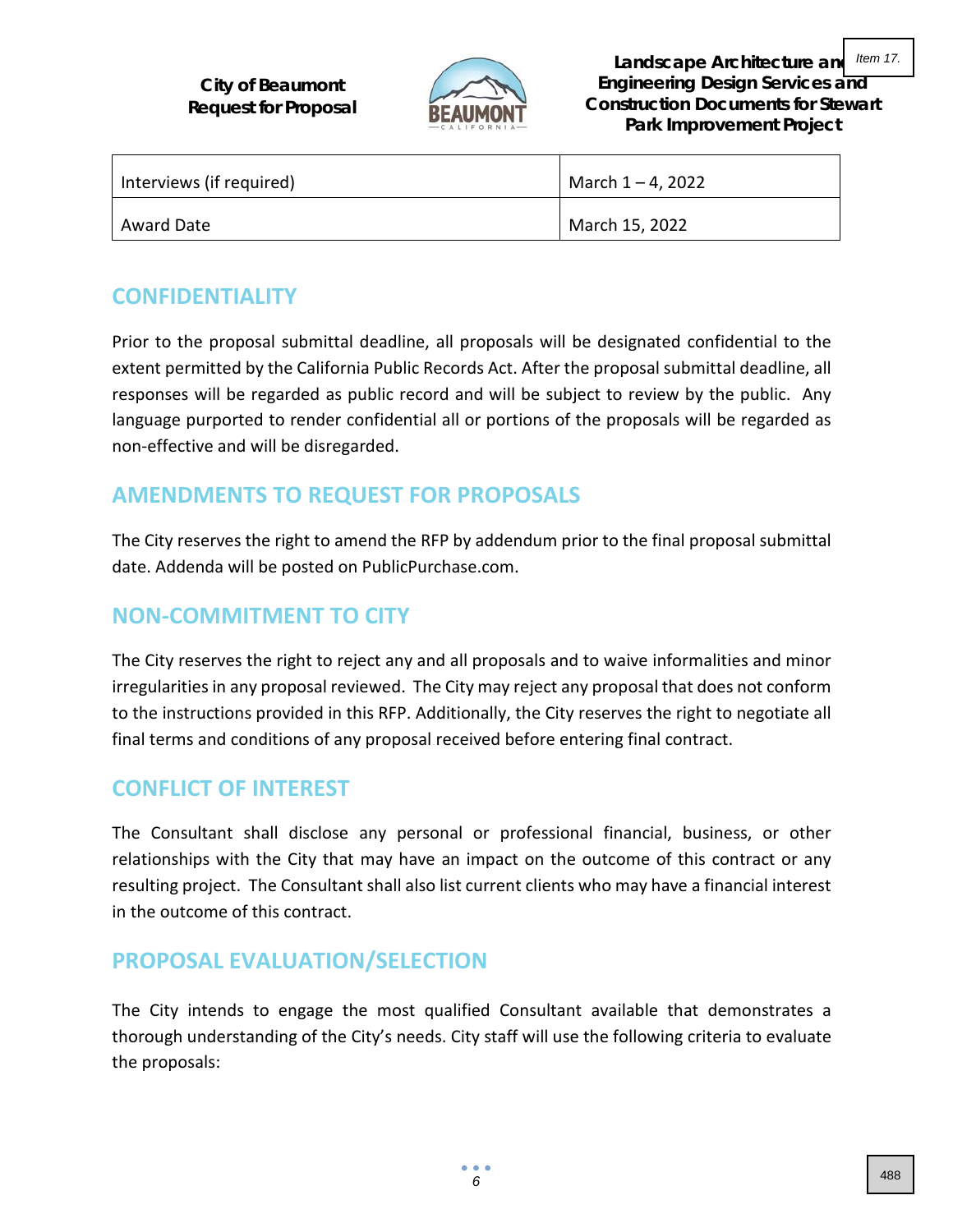

**Landscape Architecture and Engineering Design Services and Construction Documents for Stewart Park Improvement Project**

| <b>Criteria &amp; Scoring</b>                               |     |
|-------------------------------------------------------------|-----|
| Project Approach and Understanding of the Scope of Services | 25  |
| Project Team Organization and Qualifications                | 20  |
| Related Experience and Past Projects                        | 25  |
| References                                                  | 20  |
| Proposed Fee                                                | 10  |
| <b>Total</b>                                                | 100 |

The City may request a qualification interview with the highest ranked Consultant(s) prior to determining the final ranking. The City reserves the right to reject any and all proposals.

## **REFERENCE INFORMATION**

Links to applicable design standards can be found on the City's website. The following reference information has been provided specifically for this project and can be found on the public portal website together with this RFP:

- Stewart Park Conceptual Plan
- Splash Pad Preliminary Site Plan
- Previous Geotechnical Report
- 10<sup>th</sup> Street Vacation document
- Basin Topo
- Wastewater and Storm Drain utilities [\(City GIS\)](https://www.beaumontca.gov/983/GIS)
- Flood Control Documents:
	- o Stewart Park Retention Basin Plans (RCFC&WCD)
	- o Stewart Basin Operation & Maintenance Agreement
	- o Master Drainage Plan for Beaumont Area
	- o Master Drainage Plan Exhibit
	- o Master Drainage Plan Boundary Map #1
	- o Master Drainage Plan Boundary Map #2

### **EXHIBITS**

- A. Scope of Services
- B. Professional Services Agreement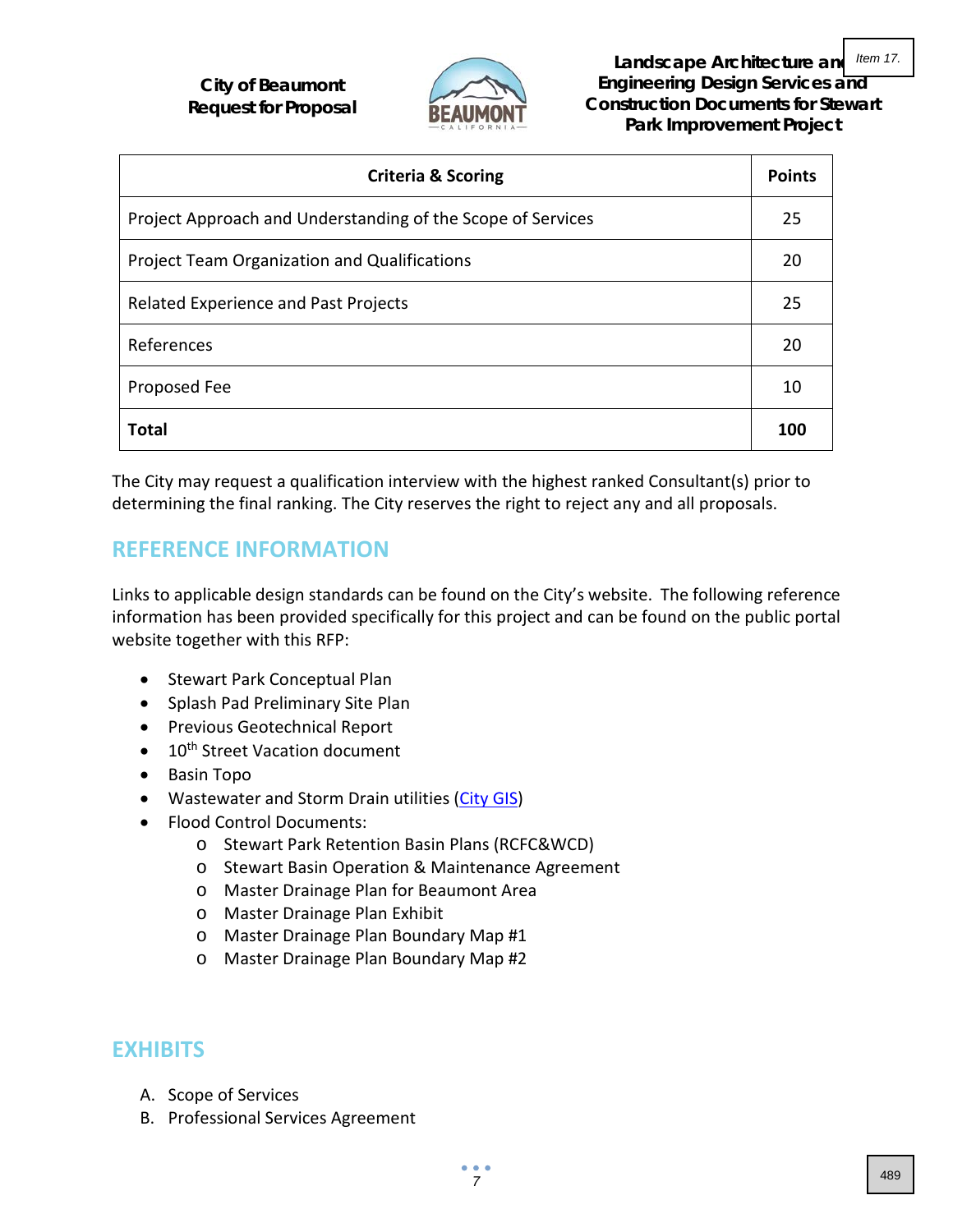

**Landscape Architecture and Engineering Design Services and Construction Documents for Stewart Park Improvement Project**

### **-----END OF REQUEST FOR PROPOSAL----**

#### **EXHIBITS TO FOLLOW**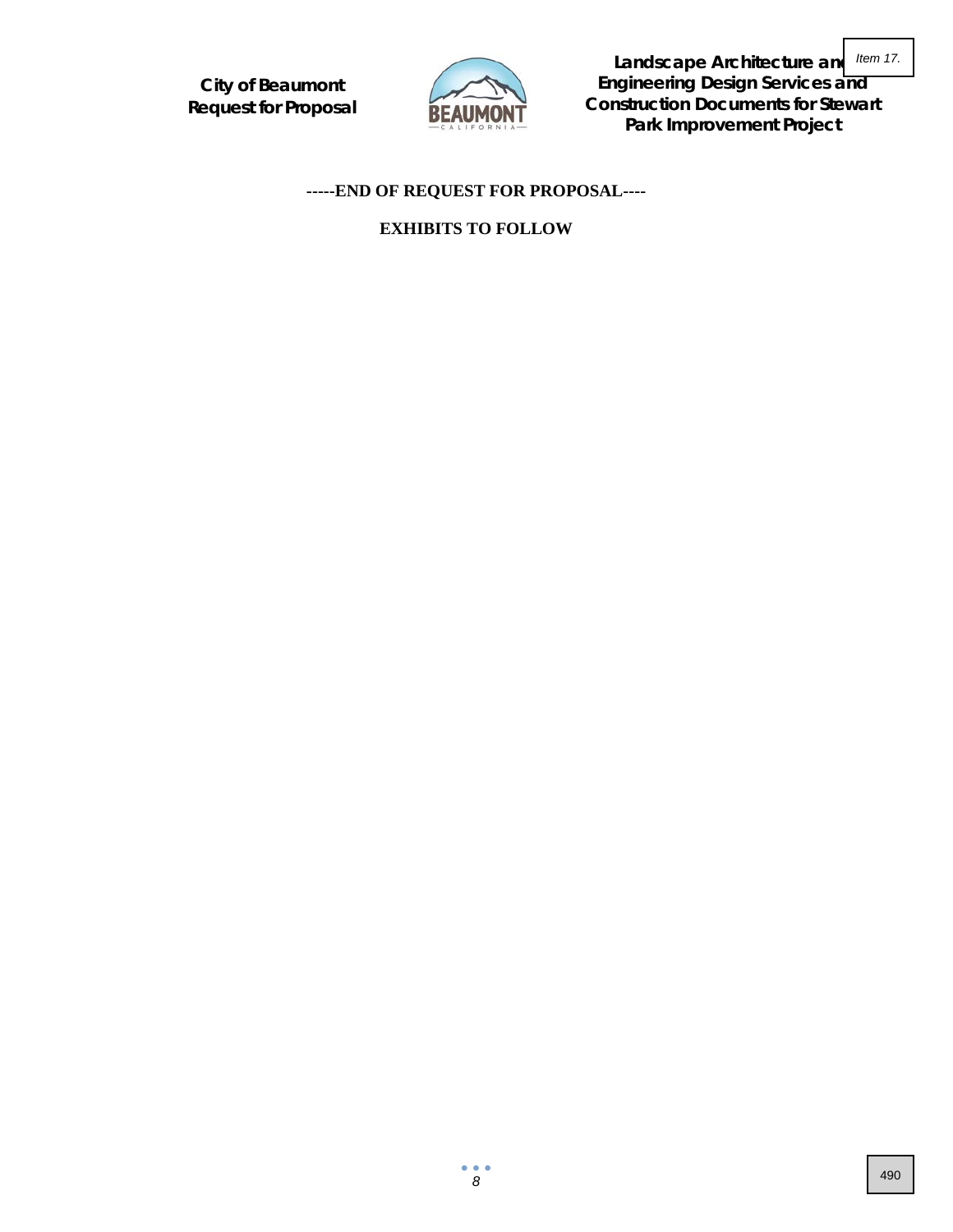

**Landscape Architecture and Engineering Design Services and Construction Documents for Stewart Park Improvement Project** Item 17.

# **EXHIBIT A Scope of Services**

# **GENERAL**

The intent of this Request for Proposals (RFP) is to secure the services of a qualified Landscape Architecture and Engineering Design consultant to conduct design engineering services for the Stewart Park Improvement Project. Services shall generally include the following tasks:

- 1. Project Management
- 2. Data Gathering and Analysis
- 3. Investigations
	- o Surveying and utility potholing
	- o Geotechnical Investigation
	- o Hydrological Assessment
- 4. Environmental Services
	- o CEQA Compliance
- 5. Preliminary Design
	- o Architectural Renderings
	- o 30% level engineering design drawings and cost estimate
- 6. Property, Easement & Right-of-way Support
	- o Preliminary Title Report & Boundary Survey
	- o Parcel Merging
- 7. Jurisdictional Coordination
	- o RCFC&WCD
	- $\circ$  Local Utilities in vacated streets (9<sup>th</sup> and 10<sup>th</sup>)
- 8. SCE Electrical Plan of Service
- 9. Final Design and Contract Documents
	- o Preparation of Contract Documents: 60%, 90%, 100%, Final (Plans and Specs)
	- o Preparation of Construction Cost Estimates and Construction Schedules

The following Scope of Services is provided as a guideline and is intended to identify the City's expectations and requirements associated with the Final Design effort. Consultants may suggest modifications to the proposed Scope of Services and are encouraged to expand the scope to include additional and/or optional tasks if deemed necessary to execute and facilitate the final design of the Project. At a minimum, the following specific tasks are to be included in the proposed Scope of Services.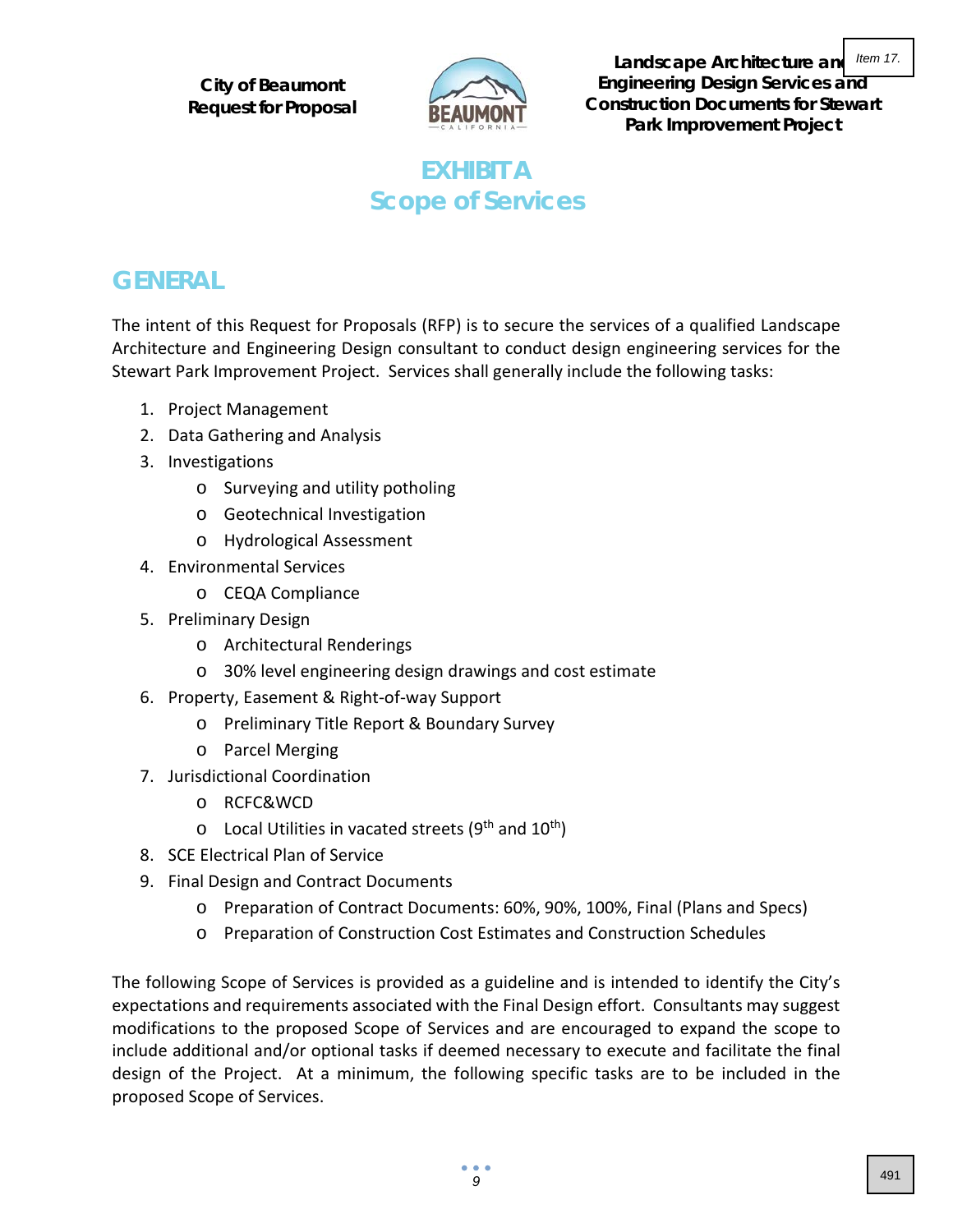

**Landscape Architecture and Engineering Design Services and Construction Documents for Stewart Park Improvement Project** Item 17.

## **DETAILED SCOPE OF SERVICES**

### **Task 1 – Project Management**

- Prepare and lead the Project kick-off meeting with the City to discuss and review the following:
	- o Project background, goals, constraints, and approach
	- o Project reporting/communication protocols/coordination
	- o Project schedule
	- o Critical/High Priority Scope
- Provide electronic project design schedule (baseline and monthly progress updates) in searchable pdf format. At a minimum, schedule shall include all submittals, meetings, and milestones. Schedule should incorporate a minimum 3-week period for each City submittal review.
- Schedule and lead weekly coordination and progress meetings with the City. Consultant shall prepare agenda, meeting minutes, and PowerPoint presentations (as necessary) for all meetings for the duration of the project.
- Coordination meetings with other agencies and developers as necessary.
- Conduct and demonstrate effective quality assurance and quality control procedures.
	- o Review of all notes and design calculations, along with design drawings and specifications, by an appropriate reviewer independent of the Project design team prior to each design submittal.
	- o Constructability and operational review of the design submittals.
- Consultant shall notify the City of any out-of-scope work items and obtain City approval prior to proceeding, no exceptions. Consultant will not be compensated for at risk work.
- **Deliverables:** Consultant shall submit all meeting agendas and presentations to the City a minimum of one (1) week prior to meetings, and all meeting minutes shall be submitted within three (3) working days following each meeting. City comments shall be incorporated, and final minutes published for distribution and record.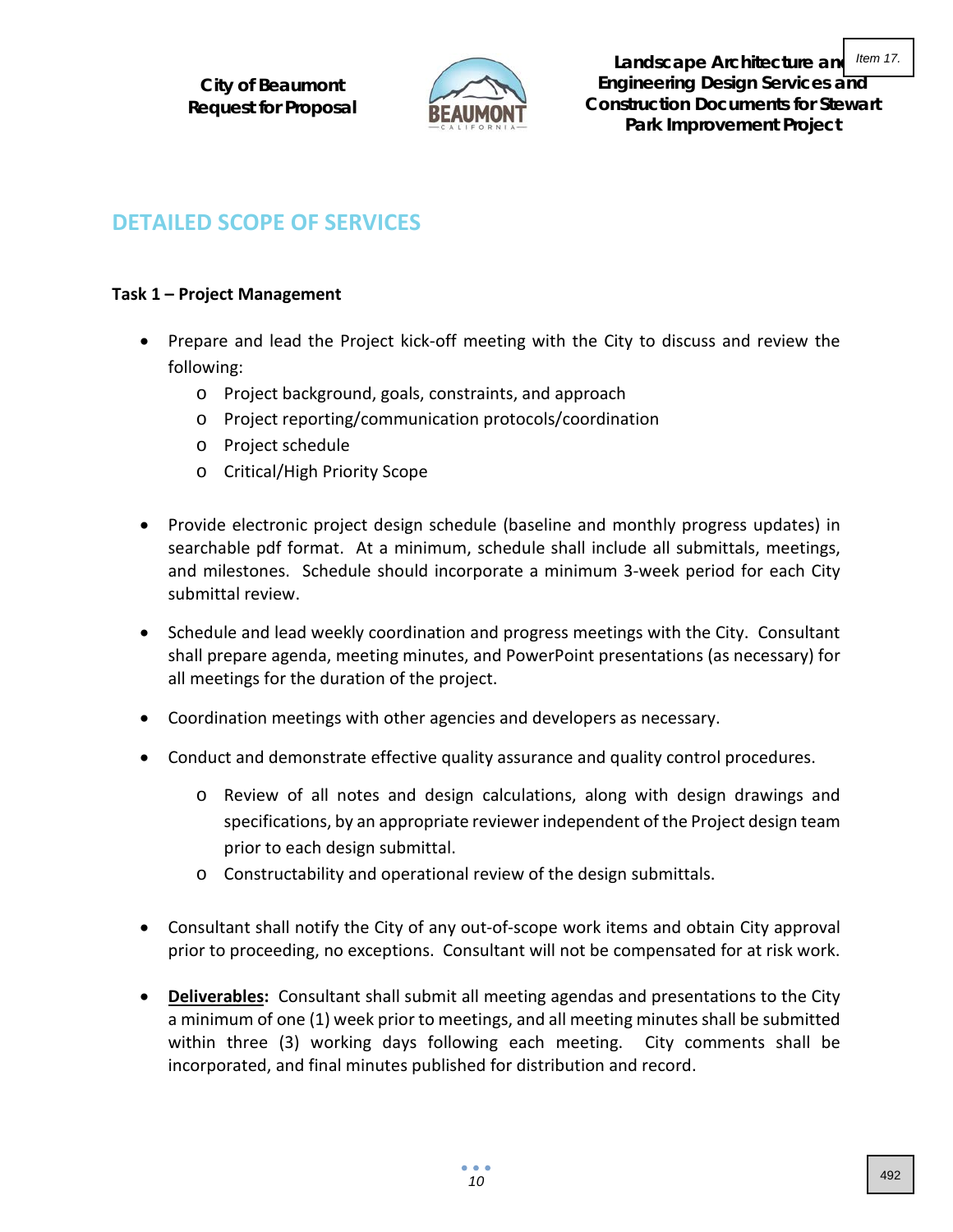

**Landscape Architecture and Engineering Design Services and Construction Documents for Stewart Park Improvement Project** Item 17.

#### **Task 2 – Data Gathering and Analysis**

- Gather, review, and understand information on the City's previous planning and design efforts for the Project, including the detailed review of all associated reference documents.
- Conduct field visits, inquiries, and investigations to acquire and review all relevant records of existing and proposed utilities including review of record drawings, property boundaries and right-of-way, environmental and geologic information, as well as to document physical conditions, features, and constraints within the Project area.
- Acquire mapping, record drawings, and relevant information (aerial, utility, topographic, geologic, environmental, etc.) from City, County, USGS, and other agency sources.
- Compile base mapping and identify jurisdictional limits (e.g. city/county agencies, community districts, etc.) and requirements.
- Review the conditions of the existing park space and the best options and ways to integrate the proposed new facilities.
- Review Edison service needs and electrical capacity requirements. Coordinate with Edison to verify circuit capacity and number of new services required for all new park facilities.
- Complete an independent review of all provided reference documents to either confirm the design recommendations or suggest alternatives. Alternative recommendations shall be identified and discussed early in the design. At a minimum, consultant review shall include the following:
	- o Potential environmental concerns
	- o Potential Jurisdictional requirements and permits
	- o Potential utility conflicts and concerns
	- o Hydrology Concerns
	- o Preliminary Design Recommendations and Architectural Renderings
- Meet with City staff and discuss standards, expectations, project approach, and results of data gathering and analysis.
- **Deliverables:** Consultant shall summarize the results of this task into a Technical Memorandum (TM) and submit three (3) hard copies and one (1) electronic copy (searchable pdf), for City review. City comments shall be incorporated into the final technical memorandum.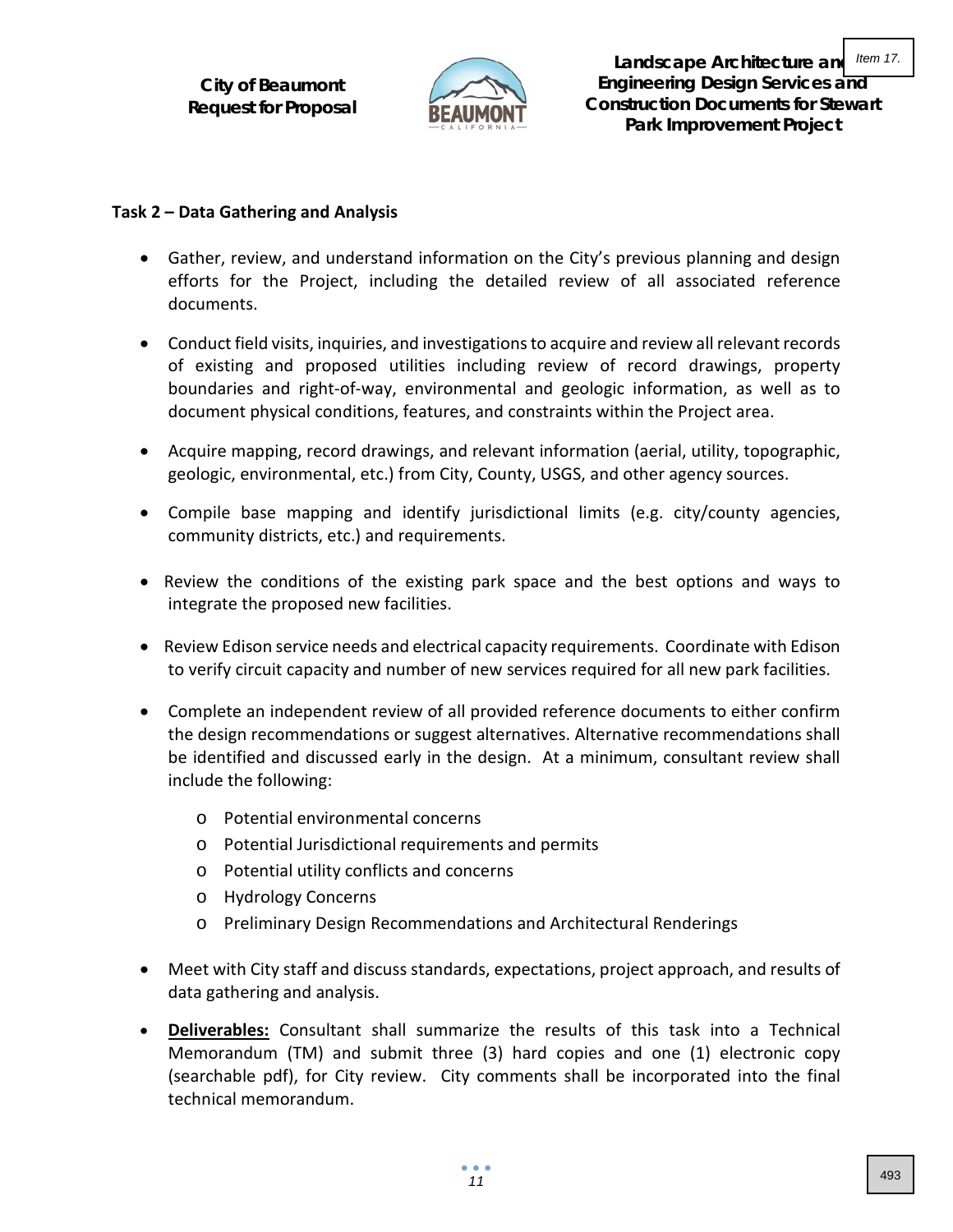

**Landscape Architecture and Engineering Design Services and Construction Documents for Stewart Park Improvement Project** Item 17.

#### **Task 3 - Investigations**

#### Task 3.1 Surveying and Utility Potholing

- Consultant shall perform a topographical survey of the project area including the full width of the adjacent rights-of-way with 1-foot contours. The survey shall identify all existing easements, assessor parcel numbers, and existing utilities on or adjacent to the proposed project area. The surveying consultant or sub consultant shall be a Registered Professional Land Surveyor in the State of California.
- Define the quantity and location of utility potholing efforts required for final design, including potholing the existing utilities in  $9<sup>th</sup>$  and  $10<sup>th</sup>$  Street and other utilities in the immediate vicinity of the park as needed. Upon the City's review and acceptance of Consultant's proposed utility potholing plan, all utility potholing efforts shall be coordinated with field surveying and final base mapping efforts.
- **Deliverables:** Results of all surveying activities shall be incorporated into the final contract documents. Results of all potholing activities shall be summarized in a report or technical memorandum submitted to the City. Submit three (3) hard copies and one (1) electronic copy (searchable pdf) for City review. City comments shall be incorporated into the final report or technical memorandum.

### Task 3.2 Geotechnical Investigation

- Perform a geotechnical investigation of the proposed project area to include regional seismicity, seismic parameters, fault line evaluation, liquefaction, site preparation and earthwork, trench stability, suitability of onsite materials for backfill, trench excavation, shoring, dewatering, pipeline bedding and backfill recommendations, structural sections for concrete and asphalt, and all other necessary information required for a complete design.
- Consultant shall secure the services from a qualified sub consultant. As an option, the Consultant may utilize in-house resources for geotechnical services provided they can demonstrate sufficient experience/qualifications.
- **Deliverables:** Consultant shall summarize results and recommendations into a report. Three (3) hard copy and one (1) electronic copy of the draft geotechnical report shall be submitted for review. City comments shall be incorporated. Three (3) hard copies and one (1) electronic copy of the final geotechnical report shall be submitted. Results of the geotechnical investigation shall be incorporated into the final contract documents.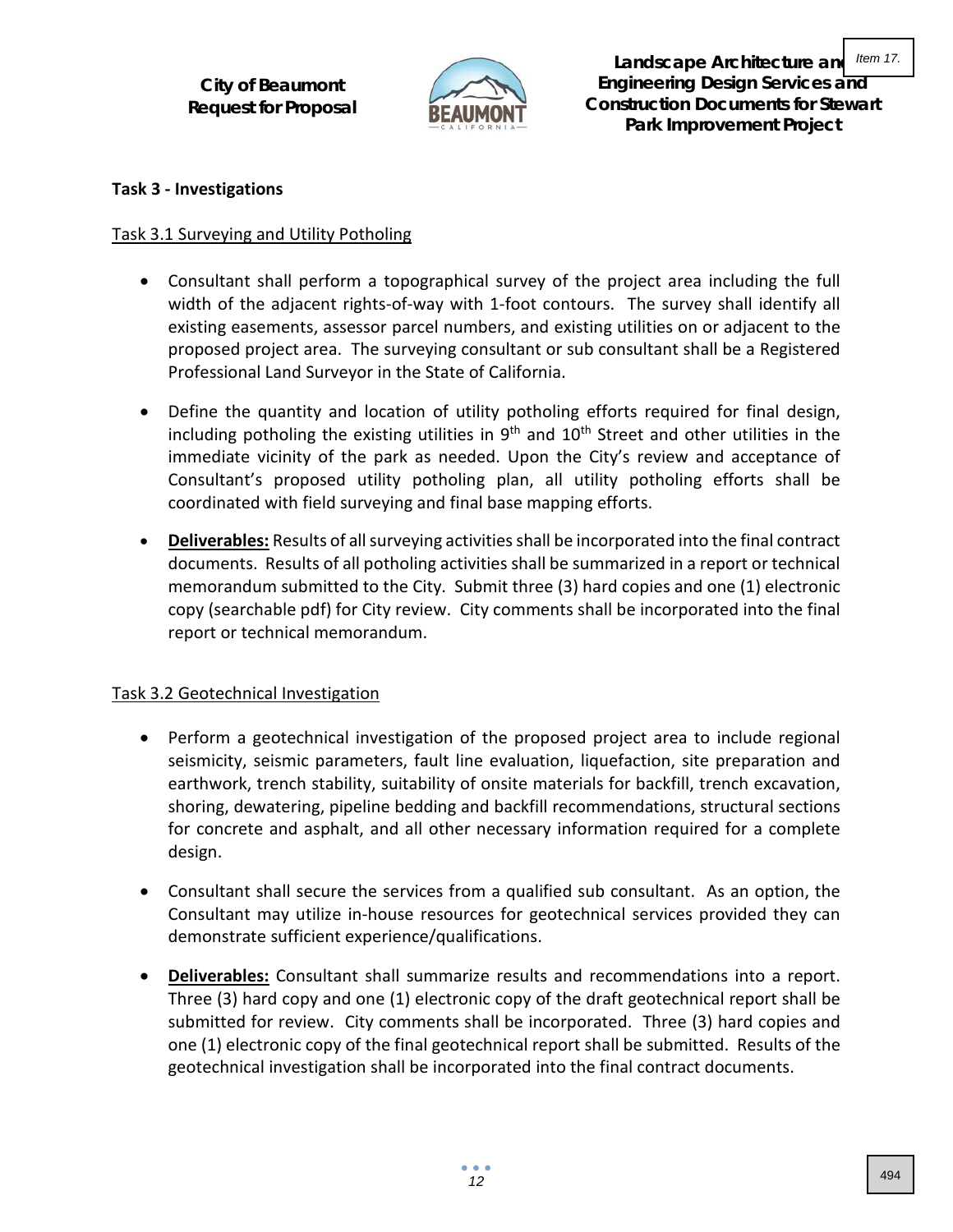

**Landscape Architecture and Engineering Design Services and Construction Documents for Stewart Park Improvement Project**

### Task 3.3 – Hydrological Assessment

- The northern most section of park between  $10^{th}$  and  $11^{th}$  streets is a flood control basin originally constructed by the Riverside County Flood Control and Water Conservation District (RCFC&WCD). Plans are attached for reference. The City owns the property and maintains the basin according to the agreement established when it was constructed (agreement provided for reference). During significant rain events this basin fills with water and overflows to the south through the 18-inch drainpipe to the park between  $9<sup>th</sup>$ and 10<sup>th</sup> Street. Water flows from there to the corner of 9<sup>th</sup> Street and Maple Avenue, and then down Maple Avenue and into the flood control basin south of 8<sup>th</sup> Street.
- The consultant shall perform a hydrological assessment of the exiting park and tributary area in order to quantify the potential impact of floodwater within the project boundary. This shall include a risk assessment of the current flood capacity of the park, as well as an assessment of how proposed additions to the park from this project will not alter or increase surface flows. Varying storm events should be modeled, including the 100 year storm event. All proposed park improvements shall be mitigated to prevent inundation and flooding.
- If the hydrological assessment or any proposed improvements to the park result in recommendations to alter the existing grades of the storm water basin between  $10<sup>th</sup>$ street and  $11<sup>th</sup>$  street, these changes shall be coordinated, reviewed, and approved by RCFC&WCD.
- **Deliverable:** Consultant shall summarize the results of this task into a Hydrology Report and submit three (3) hard copies and one (1) electronic copy (searchable pdf) for City review. The consultant shall present the results of the report in a focused meeting with City staff. City comments on the Draft Report shall be incorporated into a Final Hydrology Report. Recommendations and mitigations from the reportshall be incorporated into the final drawings and contract documents.

### **Task 4 – Environmental Services**

• Consultant shall perform all work necessary to meet the requirements of the California Environmental Quality Act (CEQA). Work shall include determination of the necessary level of environmental documentation, surveying, studies, and mitigation based on the project area and scope. The consultant shall prepare the required negative declaration (ND), Mitigated Negative Declaration (MND), or Environmental Impact Report (EIR) for public review and comment. The consultant will assist the City in responding to any public comments received.

Item 17.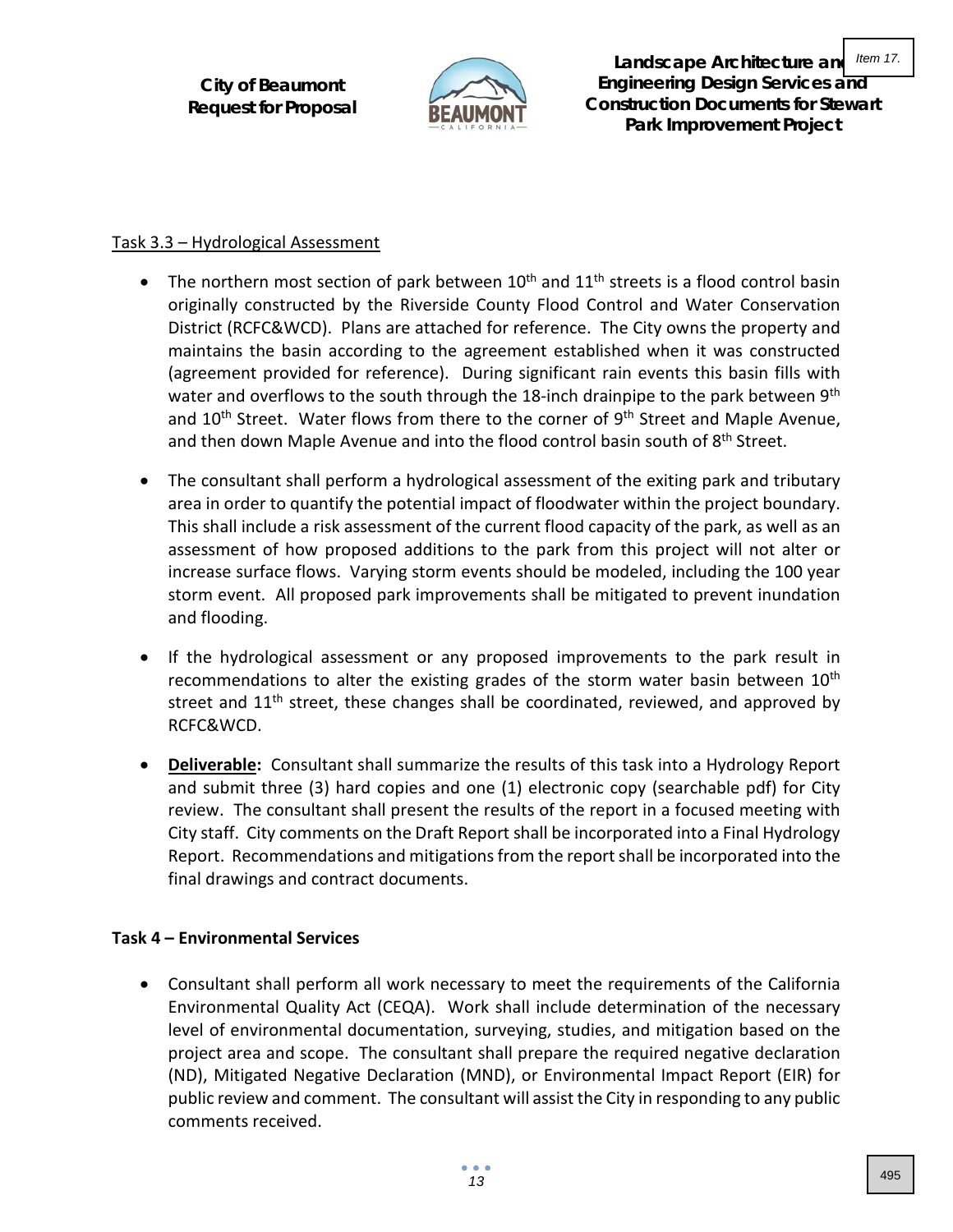

**Landscape Architecture and Engineering Design Services and Construction Documents for Stewart Park Improvement Project** Item 17.

- The Consultant will prepare the final documentation, including all required mitigation measures. The consultant will assist the City in preparation and documentation of the final Notice of Determination (NOD).
- **Deliverables:** Three (3) hard copy and one (1) electronic copy of the draft environmental documents for City review. City comments shall be incorporated prior to public notification period. Three (3) hard copies and one (1) electronic copy of the final approved environmental documents. All mitigation measures shall be incorporated into the final contract documents.

#### **Task 5 – Preliminary Design**

- The Consultant shall provide preliminary designs for all proposed project elements based on the results from tasks 2 and 3, including the following:
	- o Demolition of vacated streets and sidewalks
	- o New splash pad design
	- o Concrete walking trail design and locations
	- o Picnic pavilion design and locations
	- o New playground equipment design with shade structures
	- o New bandshell design and location
	- o Gaga ball court design and location
	- o Upgraded skate park design
	- o New parking facilities design
	- o Connection of the park across Ninth and Tenth Streets
	- o Landscape planting and irrigation design
	- o Lighting improvement plan design throughout the park
	- o Incorporate Existing Drainage into the Park Layout
- During preliminary design, prepare comprehensive architectural concept renderings for the park and proposed new facilities. The renderings will consist of bird's eye views and street views of the proposed park layout including representative landscaping. Renderings should also be provided for some of the individual park elements such as the new splash pad, new band shell, and new playgrounds and picnic pavilions.
- Complete a lighting analysis for the proposed lighting improvement plan to ensure lighting is sized correctly and appropriately illuminates surroundings.
- Complete a preliminary plant evaluation and planting plan in accordance the approved City planting standards.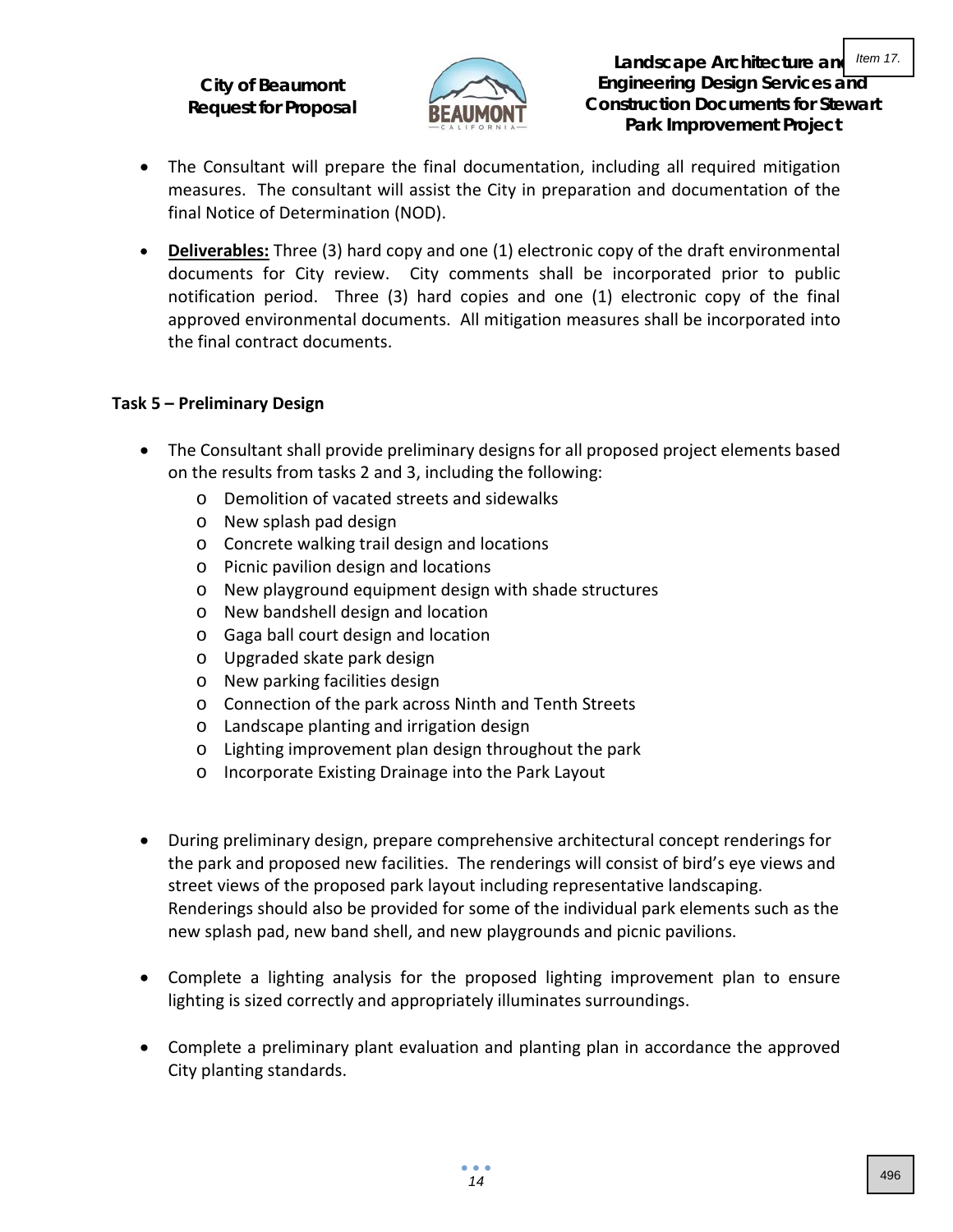

- Upon completion of the architectural renderings and preliminary (30%) design drawings, the consultant shall conduct a preliminary design review meeting to present the preliminary design recommendations and architectural renderings to city staff. All comments from city staff shall be incorporated into the final design.
- **Deliverables:** All preliminary architectural engineering renderings shall be provided to the City. Plans, specifications, and engineer's estimates shall be submitted at 30% design level for City review. The consultant shall submit three (3) hard copy sets of drawings (two half size on 11 x 17 and one full size on 24 x 36), specifications, and construction cost estimates; and one (1) electronic copy of all documents (searchable pdf files). All hard copy sets shall be wet signed and stamped by a licensed engineer in the State of California.

#### **Task 6 – Property, Easement and Right-of-way Support**

- Consultant shall pull preliminary title reports on all project parcels. Consultant shall make certain that all permanent facilities and construction activities are to be located within City property, City easements, temporary construction easements, or within city street right-of-way.
- The public street ROW on 9<sup>th</sup> Street and  $10<sup>th</sup>$  Street between Orange Avenue and Maple Avenue has been vacated. The consultant shall work with the City to verify that all necessary documentation and recording of these Street ROW vacations has been complete, and assist the City as needed with any remaining items.
- Various utilities remain in place and active within the vacated streets, including 8-inch and 10-inch water lines, gas, cable, and other dry utilities. The consultant shall coordinate with existing utilities to provide permanent easements for continued access and maintenance of existing utilities. The consultant will be responsible for the preparation of legal descriptions, plats, and the dedication of all required easements.
- The park strip is currently divided into three separate City parcels and two separate vacated streets. The consultant shall prepare necessary documentation for merging all parcels into one continuous City parcel, and assist the City in recording these changes. A final boundary survey shall be conducted, and documentation and recording of the boundary survey shall be provided to the City.
- **Deliverables:** Consultant shall prepare legal descriptions and plats for all required easements. Legal descriptions and plats shall be prepared in accordance with City guidelines. All additional documentation necessary for vacation of public ROW and merging of city parcels shall be provided.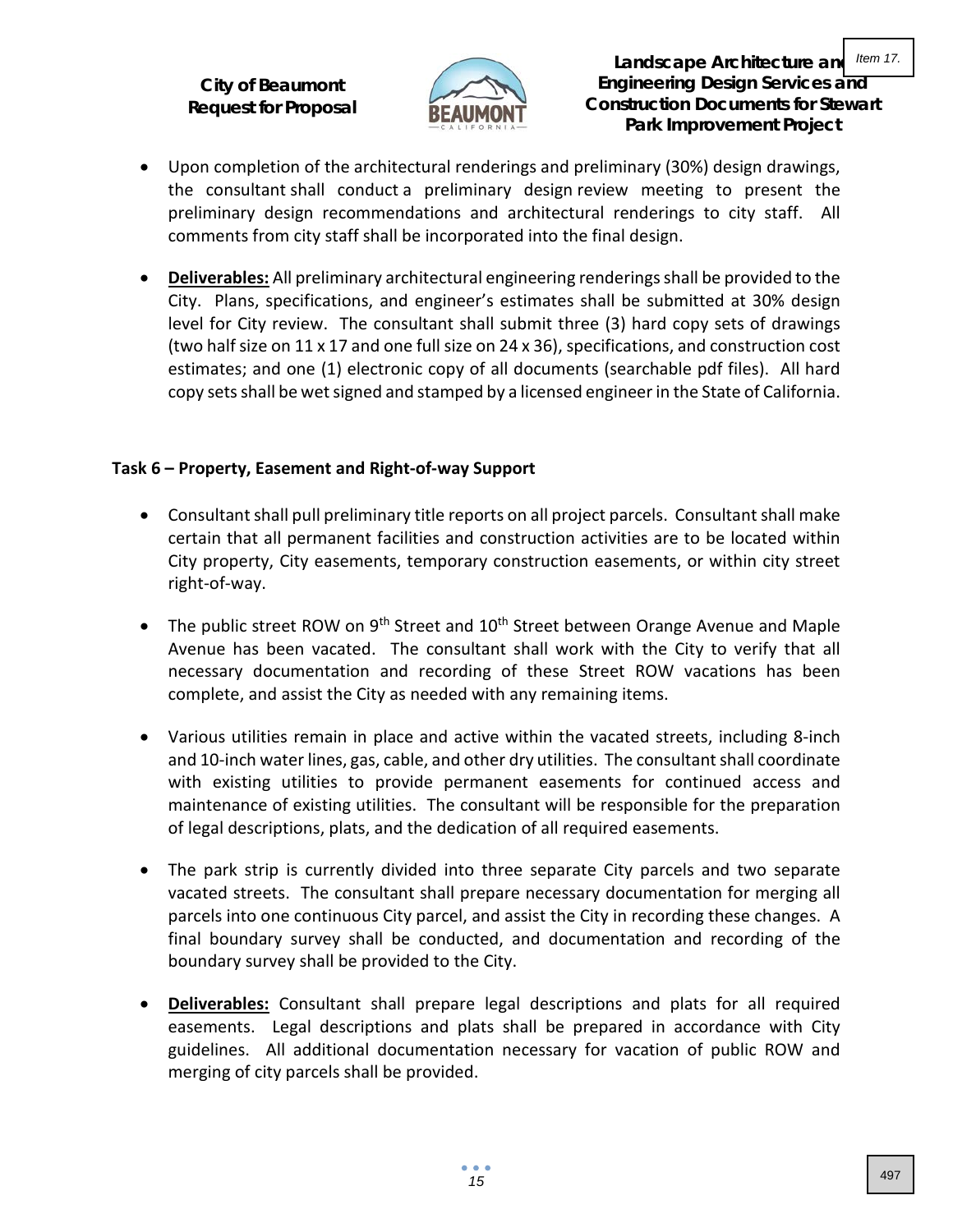

**Landscape Architecture and Engineering Design Services and Construction Documents for Stewart Park Improvement Project** Item 17.

### **Task 7 – Jurisdictional Coordination**

- The Consultant shall coordinate with Southern California Edison for service needs and electrical capacity requirements. Coordinate with Edison to verify circuit capacity and number of new services required for all new park facilities.
- The northern most section of park between  $10^{th}$  and  $11^{th}$  streets is a flood control basin originally constructed by the Riverside County Flood Control and Water Conservation District (RCFC&WCD). The City owns the property and maintains the basin according to the agreement established when it was constructed (agreement provided for reference). Coordination with RFCF&WCD will be required for any changes within the basin. The consultant will shall include in their scope the submittal of plans to RCFC&WCD for review and approval, as well as addressing any review comments. The application and approval of any required RCFC&WCD permits shall be included.
- Various utilities remain in place and active within the vacated streets, including 8-inch and 10-inch water lines, gas, cable, and other dry utilities. The consultant shall coordinate with existing utilities to provide permanent easements for continued access and maintenance of existing utilities. The consultant will shall include in their scope the submittal of plans to the Water District and other utilitiesfor review, as well as addressing any review comments.
- **Deliverables:** Consultant shall prepare all permit plans for submittal, incorporate comments from all jurisdictional Agencies, and revise the Contract Documents as necessary.

#### **Task 8 – SCE Electrical Plan of Service**

• New electrical services at multiple locations will be required for the splash pad pumps, pavilion lights, lighting improvements, new band shell, and other proposed improvements. Consultant shall coordinate all activities with Southern California Edison (SCE) to obtain an electrical plan of service for all new park facilities. The consultant shall include in their scope of work the application for all required SCE permits, preparation and submittal of plans to SCE, and addressing all SCE comments. The Contract Documents shall include the final approved electrical plan of service. The SCE permit application shall be submitted in the early stages of preliminary design to allow sufficient time for SCE to prepare the plan of service.

#### **Task 9 – Final Design and Contract Documents**

• The principal design components of this project include the following: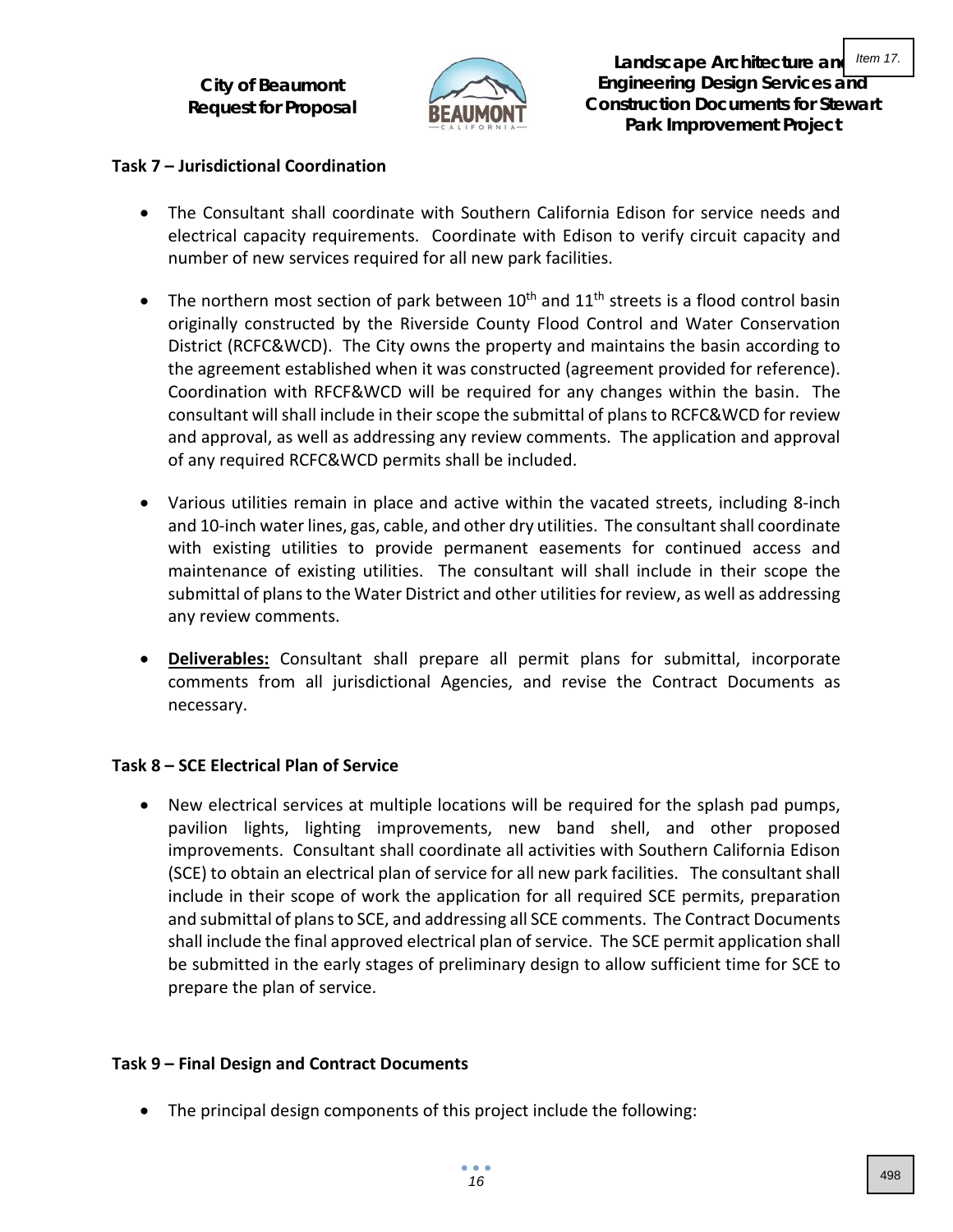

**Landscape Architecture and Engineering Design Services and Construction Documents for Stewart Park Improvement Project** Item 17.

- o Demolition of vacated streets and sidewalks
- o New splash pad design
- o Concrete walking trail design and locations throughout park
- o Picnic pavilion design and locations
- o New playground equipment design with shade structures
- o New bandshell design and location
- o Gaga ball court design and location
- o Upgraded skate park design
- o New parking facilities design
- o Connection of the park across Ninth and Tenth Streets
- o Landscape planting and irrigation design
- o Lighting improvement plan design throughout the park
- o Incorporate Existing Drainage into the Park Layout
- Consultant shall prepare Contract Bid Documents in a single bid package consisting of detailed design plans and specifications. The plans shall include (at a minimum):
	- o General plans
	- o Grading plans
	- o Drainage & Storm Drain Plans
	- o Erosion control plans
	- o Demolition plans
	- o Architectural Plans
	- o Landscape planting and irrigation plans
	- o Mechanical plans
	- o Structural plans
	- o Lighting and Electrical plans
- The consultant shall prepare complete specifications, including General Provisions (provided by the City), Special Conditions, Supplemental Special Conditions, Technical Specifications, and detailed Bidding Sheets including estimated costs.
- Contract Documents, including detailed design plans and specifications, shall be prepared in accordance with the City of Beaumont Standards, Riverside County Transportation Department (RCTD) Road Improvement Standards & Specification, Riverside County Flood Control Standards, and the Standard Specifications for Public Works Construction, current edition.
- Plans shall be prepared consistent with NAD83 and NAVD88 survey standards.
- Specifications shall include a detailed anticipated sequence of work. Sequence of work shall include sequencing for all demolitions and abandonments of City facilities. Sequence of work shall include all construction phasing requirements as necessary for the proper construction of all proposed park facilities.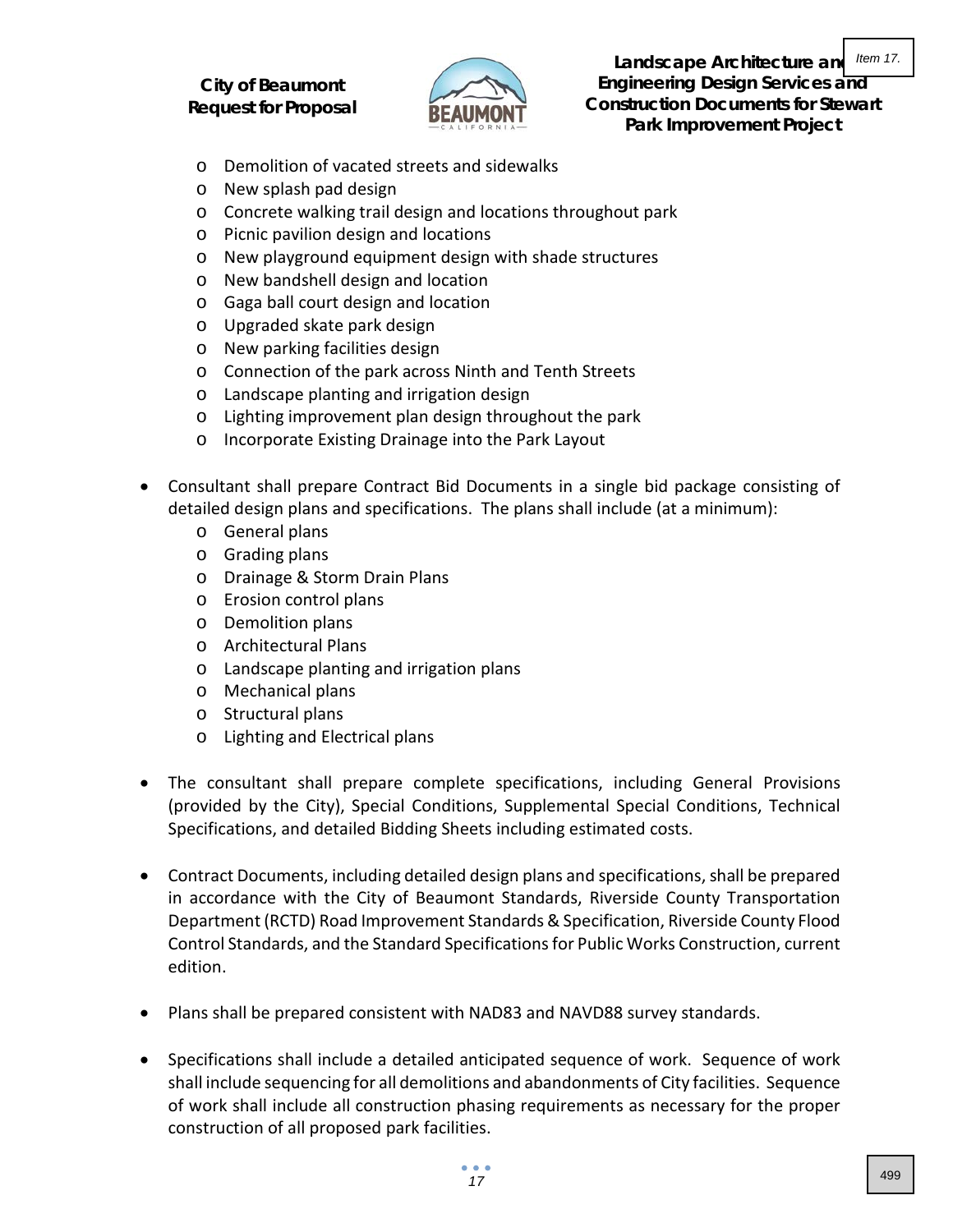

- Coordinate with all local utilities and agencies including SCE, Beaumont Cherry Valley Water District, Riverside County Flood Control, gas, telephone, cable TV, etc. for utility locations. All existing and proposed utilities shall be identified on the plans. Locate, identify and show City facilities and appurtenances on the drawings, including storm drains, sewer lines, force mains, vaults, manholes, and other appurtenances. Final contract documents shall include a final electrical utility plan of service approved for construction.
- Provide all final detailed design calculations including hydrology calculations, structural calculations, calculations for equipment sizing and selection, etc.
- Prepare a detailed and itemized opinion of probable construction cost. Each design level submittal shall include an appropriate engineer's cost estimate.
- Prior the 60% design submittal, the project team shall conduct a field review with plans in hand to review the proposed site improvements to determine the conditions of the surrounding environment, discuss pertinent project information, and develop a final opinion of possible impacts, mitigation measures, and alternatives. The Consultant's Project Manager and other appropriate members of the project team, accompanied by City Staff shall participate in this effort. This field walk/review shall be repeated again prior to the 90% design submittal to confirm if any changes occurred during the design process and to ensure any changes are reflected on the final drawings.
- Conduct a focus meeting with City staff at the 60% design level to review all architectural design details. The consultant should anticipate a minimum of eight to ten detailed renderings (photorealistic quality) to be provided to supplement the 60% architectural design review. The renderings will consist of bird's eye views and street views of the park and the various proposed facilities, including representative landscaping. Comments from the 60% architectural design review will be incorporated into the final design.
- **Deliverables –** Plans, Specifications, and engineer's estimates shall be submitted for City review at the 60%, 90% and 100% progress levels. At each design level the consultant shall submit three (3) hard copy sets of drawings (two half size on 11 x 17 and one full size on 24 x 36), specifications, and construction cost estimates; and one (1) electronic copy of all documents (searchable pdf files). All hard copy sets shall be wet signed and stamped by a licensed engineer in the State of California. The final bid document submittal shall include one (1) full size set of Mylars, two (2) hard copies of the final bid specifications, and electronic (PDF) copies of the final drawings and specifications for bidding.

*18*

 $\bullet$   $\bullet$   $\bullet$